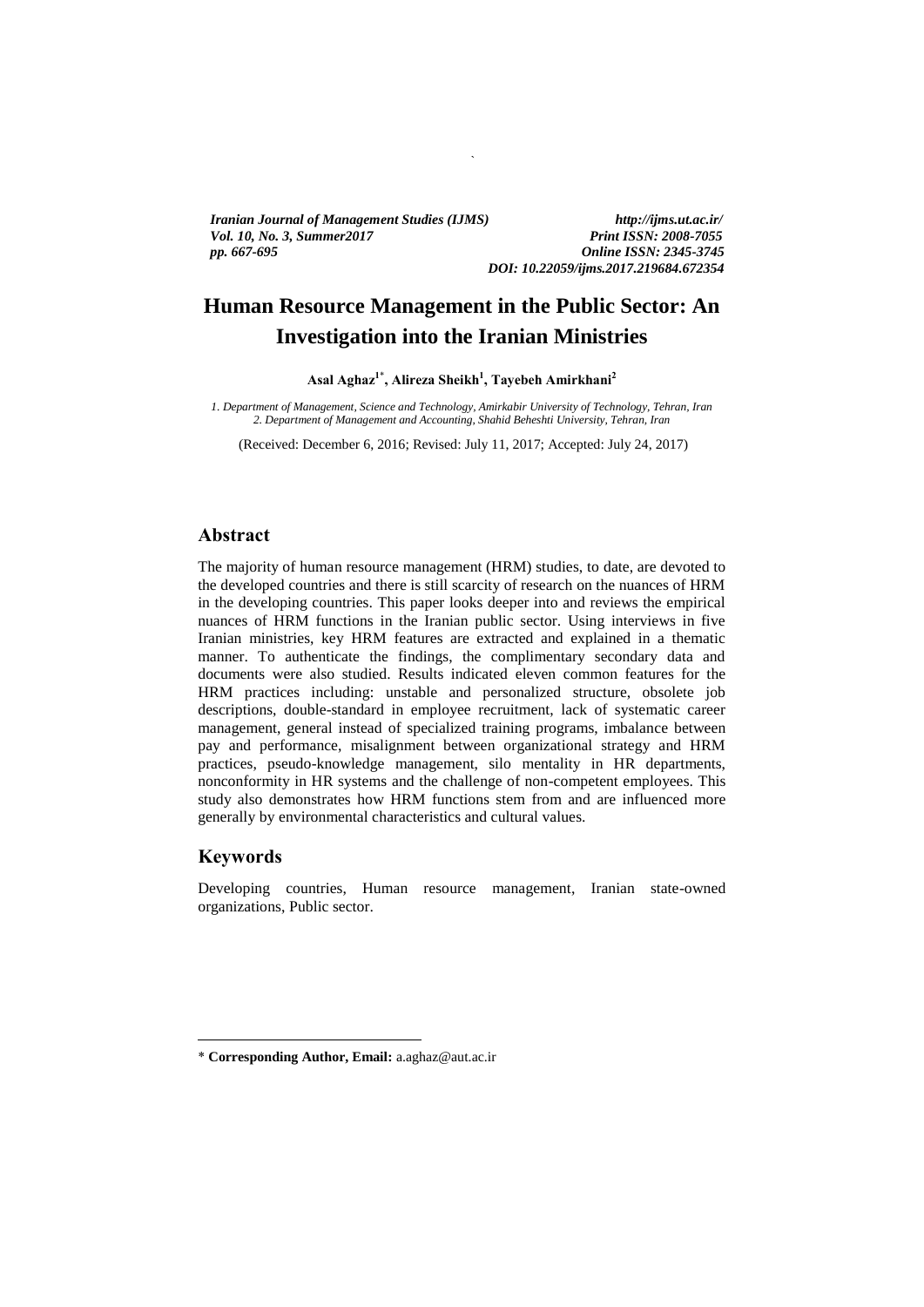## **Introduction**

Human resource management plays an important role particularly in contributing to democracy, transparency and meritocracy in public administration (Woodard, 2005). Public organization's performance, in particular, depends excessively on competencies of its human resources (Pynes, 2008). A number of characteristics make the public sector particularly distinctive and interesting with respect to human resource management. In the public sector, activities are by far regulated by the laws, regulations, and procedures; decisions are influenced by political and informal procedures; objectives are often multiple, vague, and politicized which, all in all, make their measurement specifically difficult (Baldwin & Farley, 2001); and last but not least, the employment process, specifically in the case of top managers, is based on appointment rather than election; and the organizational structure is often centralized (Bissessar, 2001).

The aforementioned issues in public organizations are even more dramatic, complicated and problematic in the developing countries. As Boxall (1994) noted, although the nature of human resource management (HRM) has been transmitted from the reactive, administrative state to the proactive and descriptive practices, but such transition is hardly observed in the developing economies. In this sense, some researchers believed that despite considerable studies in the field of HRM across the world, most of them are focused on the industrialized and developed societies and the unique challenges and nuanced specificities of HRM in developing countries have received inadequate research attention (Budhwar & Debrah, 2013; Ghebregiorgis & Karsten, 2007).

HRM in Iran has been studied by a few authors to date (Namazie & Frame, 2007; Tayeb, 2001; Yeganeh, 2007; Yeganeh & Su, 2008); however, the notable gap remains to be that most of them have been carried out by the authors living outside of Iran. Given that western management thoughts and practices in general and HRM in particular, they are better to be appropriated in light of developing countries' culture, contextual nuances and specificities (Aycan et al., 2000), this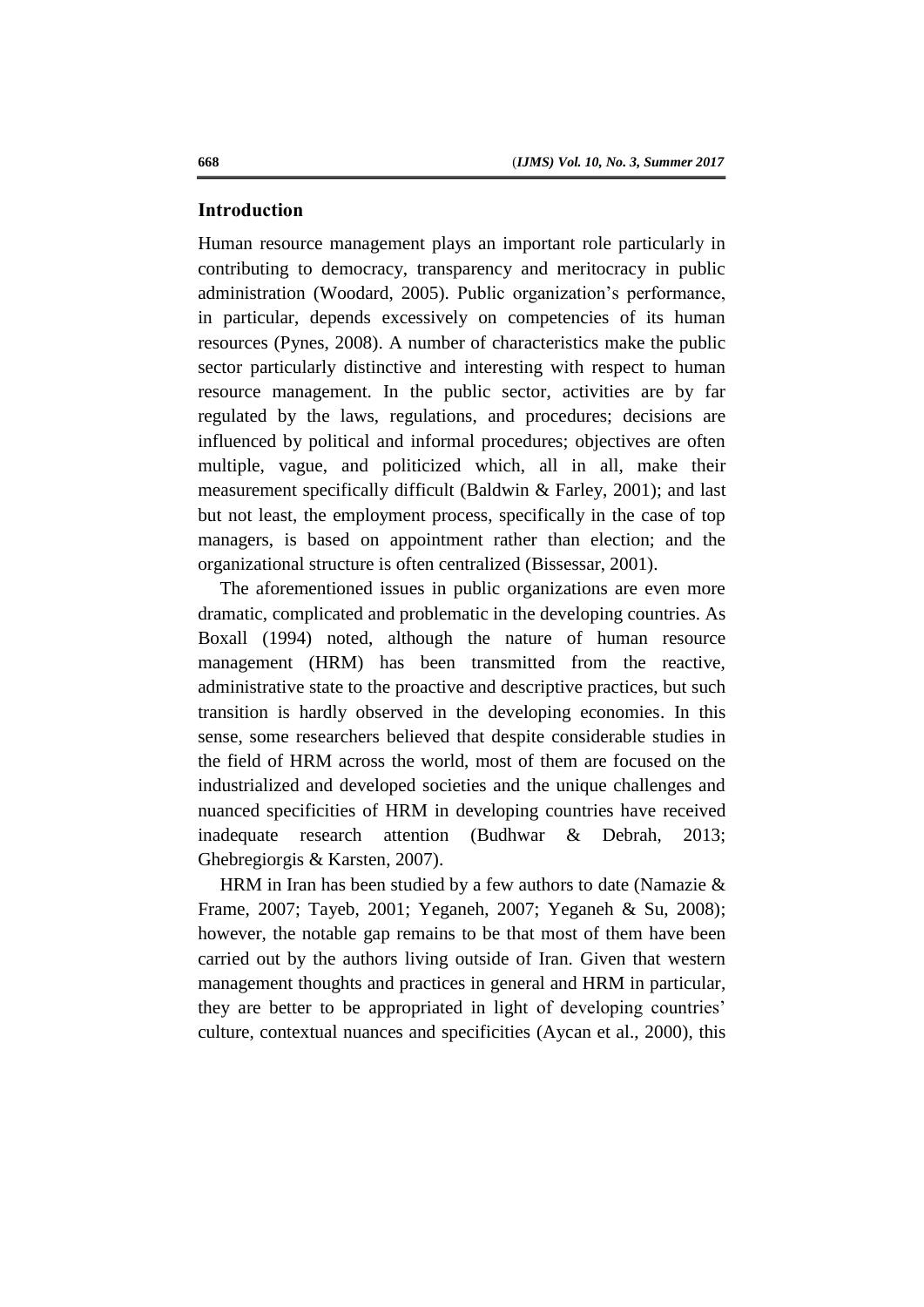paper aims to explore the contextual characteristics of HRM in the Iranian public organizations.

Despite several recent studies in the field of HRM, the context in which HRM is implemented is not researched sufficiently (Den Hertog et al., 2010). Furthermore, while the topics including strategic HRM or international HRM are hard to ignore, most of the studies are still devoted to general functions; whereas, the environmental factors are not considered sufficiently enough (Jackson & Schuler, 1995).This study corroborates with the ideas of macro-level similarities as well as cultural differences at the micro-level in governmental organizations (Namazie & Frame, 2007; Tayeb, 2001; Yeganeh, 2007; Yeganeh & Su, 2008).

## **Literature Review**

### **Human Resource Management in Developing Countries**

The majority of HRM studies have been conducted in the developed countries and there are still limited studies in this field in the context of developing countries (Yeganeh & Su, 2008). Budhwar and Debrah (2013) have carried out a specialized research and review on HRM in thirteen developing countries including China, South Korea, Taiwan, India, Nepal, Pakistan, Iran, Saudi Arabia, Algeria, Nigeria, Ghana, Kenya, and South Africa; this study, however, has hitherto remained among the few comprehensive explorations of the matter and, as discussed, lacks sufficient contextual and cultural understanding of the settings particularly in the case of Iran.

The term developing countries refers to the societies experiencing the process of industrialization and setting stage for economic development (Budhwar & Debrah, 2013; Napier, 1998). Some scholars believe in similarities and common denominators in terms of management styles and cultural features amongst the developing countries (Azolukwam & Perkins, 2009). Haque (1997), for instance and among others, believes that the culture of developing countries, by and large, is associated with certain values such as ethnicity, informal interaction, kinship and seniority-based authority. In this line, some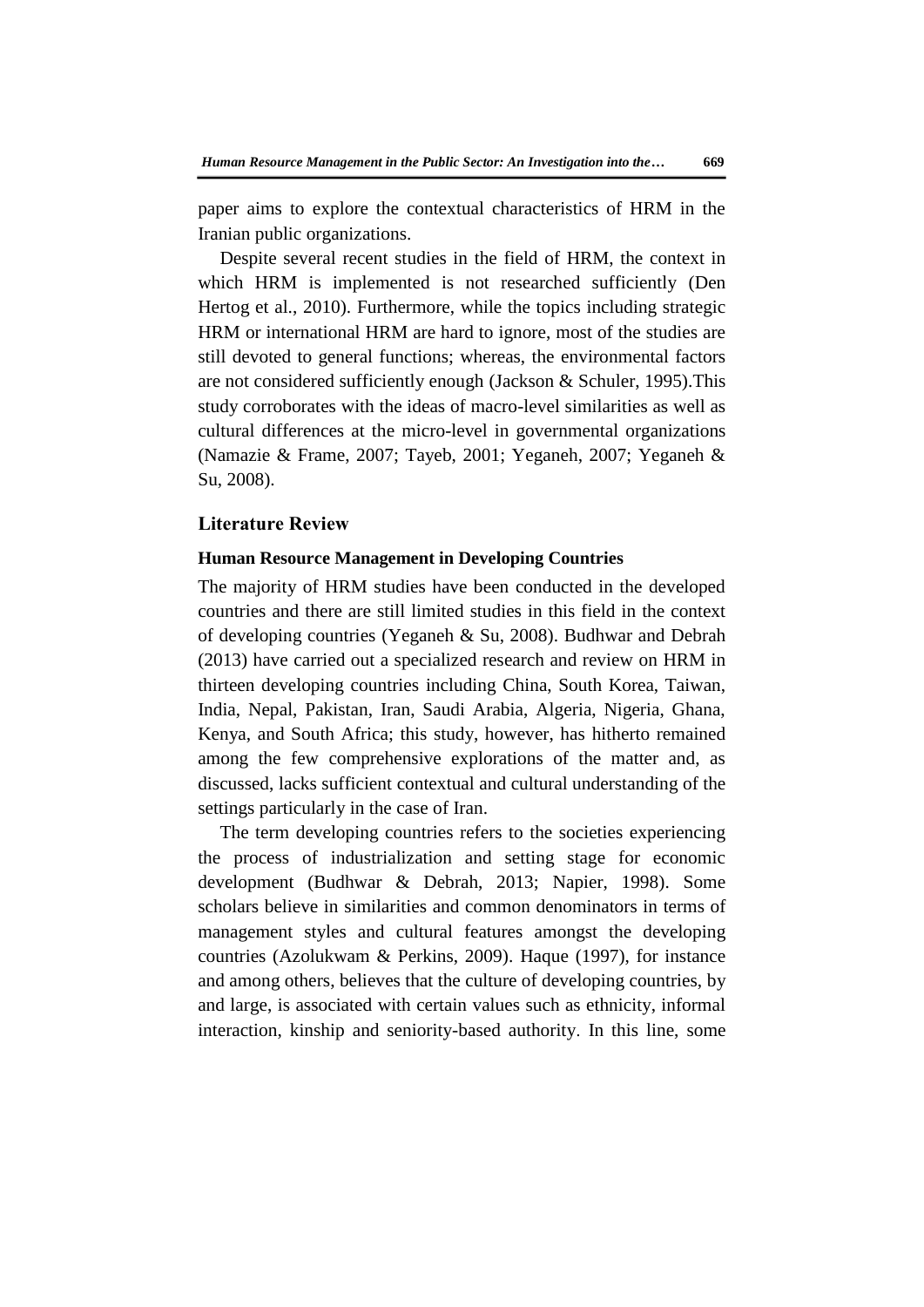organizational theorists distinguish between particularistic and universalistic organizations.

Reviewing management dynamics in developing countries indicates that HRM practices in the developing societies have several characteristics in common (Budhwar & Debrah, 2004; Budhwar & Mellahi, 2006). With regard to recruitment and promotion, unlike meritocracies, certain criteria such as race, social class, language, belief system, ethnicity, gender, and loyalty to particular parties (and a mix thereof) are often given more emphasis (Haque, 1997). For example, in Bangladesh and Philippines, public organizations are said to be staffed with employees having strong family ties. Hence, kinship is the most important agent of recruitment and promotion (Brennan et al., 2008).

In the same vein, in Saudi Arabia and Egypt, expert power tends to be a less important criterion for selection and promotion of employees (Al-Mizjaji, 2001; Utaybi, 1992). The lack of clear criteria for appointment and promotion in Saudi Arabia, leads to some serious problems. As a consequence, nepotism has been an integral part of HR practices in this country (Budhwar & Mellahi, 2006; Utaybi, 1992). This problem is said to be the dilemma in South Africa (Beugré & Offodile, 2001) and India as well. In those countries, favoritism and assigning relatives to the work have become common to some extent (Dwivedi et al., 1989).

In Egypt, knowledge and competency does imply limited priority for appointment and selection of employees (Al-Mizjaji, 2001). Similarly, many organizations in Oman lack job descriptions and clear career paths. Regarding recruitment, kinship often plays a significant role (Budhwar & Mellahi, 2006). As another case, in Latin America, despite the HR systems' reformation, only few countries such as Brazil, Costa Rica, Argentina, Peru, Panama, Colombia, and Ecuador follow some features of recruiting with regard to employees' competency and the others are mostly at the mercy of other factors such as family ties (Haque, 1997).

In the case of performance appraisal, most of the developing countries are reportedly putting more emphasis on loyalty, trust and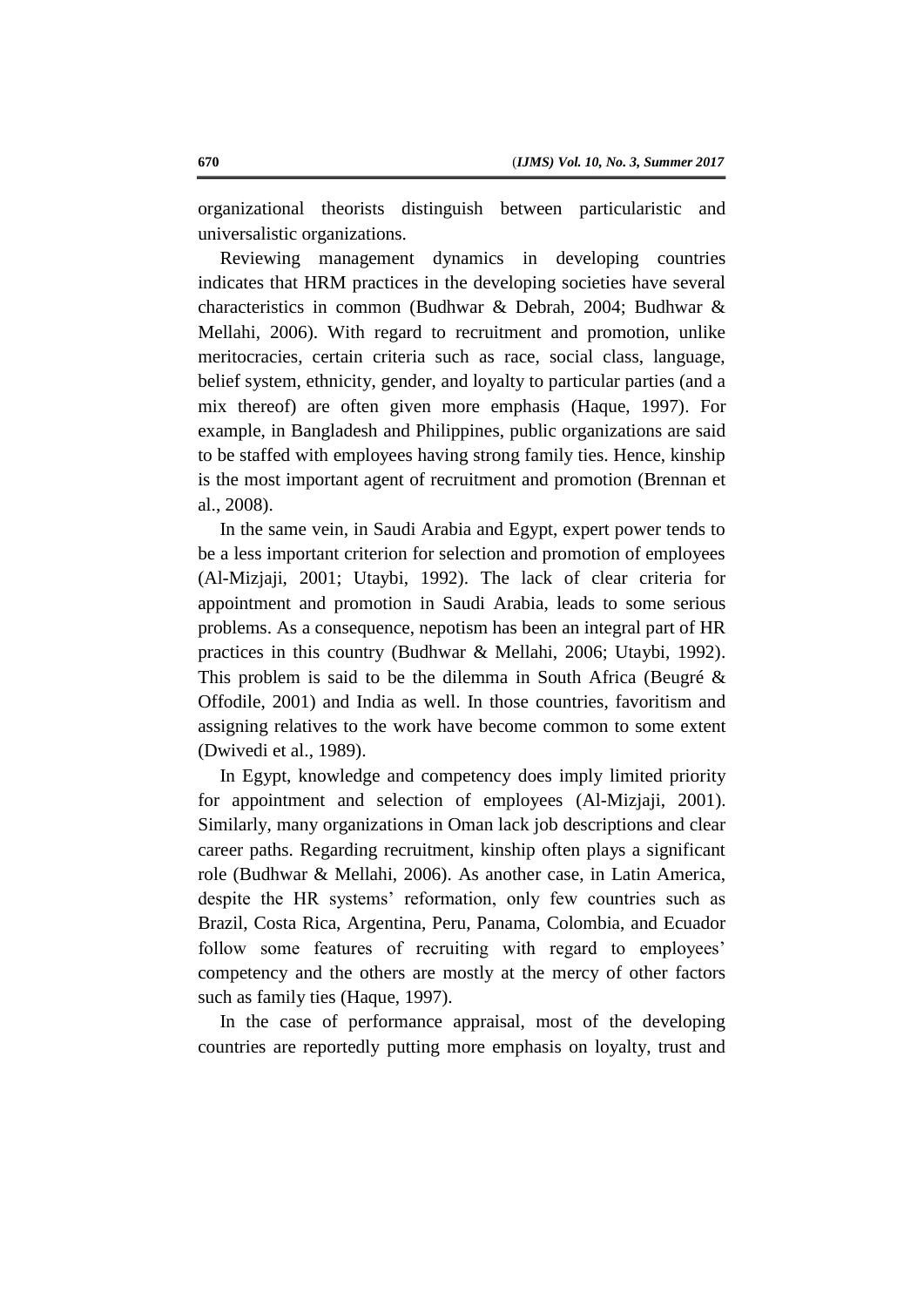friendship as the main criteria and managers, in particular, do not abide by formal and impersonal procedures (Haque, 1997). Similarly, in some cases, performance records were not kept well and the criteria for rewarding are not communicated to the employees clearly enough. Therefore, rewarding can be based on subjective criteria rather than competency as such (Pearce et al., 2000) .Similarly, compensation systems in Saudi Arabia fails to instill employees (Al-Mizjaji, 2001) and, in India, pay increases are said to be based on seniority rather than competency (Budhwar, 2000). In the same vein, in Egypt, salaries are mostly paid with regard to subjective job evaluations rather than skills and performance per se (Leat & El-Kot, 2007).

With respect to training and development, most of the training programs are often mere imitations of western programs instead of being tailored in accordance with employees' needs (Haque, 1997). For example, in South Africa as well as Saudi Arabia, training programs are not need-based and, in many cases, public organizations confront with insufficient budgets for training. Thus, most of the training programs are tailored and implemented for specific and limited number of higher-tier employees and managers (Al-Mizjaji, 2001; Budhwar, 2000; Ghebregiorgis & Karsten, 2007). Similarly, in India, inadequate emphasis on training and development accompanied by lack of financial resources for training programs has reportedly led to poor training systems (Budhwar, 2000).

It is reported that in the great majority of developing countries, recruiting, rewarding and promotion of employees are fundamentally influenced by the relationship with and loyalty to top managers. Thus, the necessity of designing efficient, merit-based and professional HR systems is highly called for (Namazie, 2003; Namazie & Tayeb, 2006).

#### **Previous Studies on Human Resource Management in Iran**

Iran has a critical role in the middle-east economy with the second highest gross domestic production (GDP) after Saudi Arabia and second population after Egypt. The service sector contributes to more than half of Iran's GDP (World Bank, 2015). Iranian public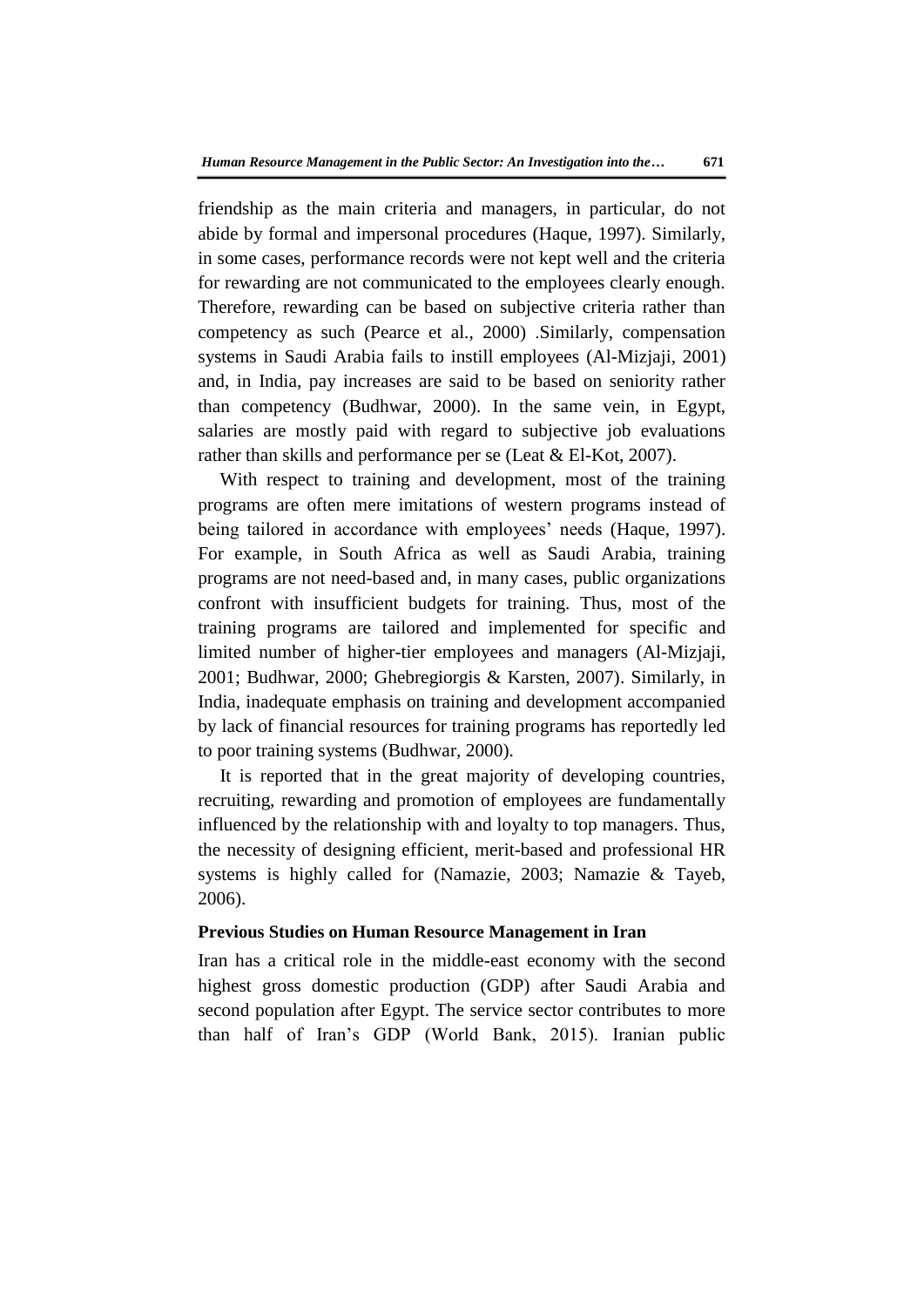organizations, state-owned or semi-state-owned, entail large-scale industries and constitute more than 80% of gross domestic production. The history of Iranian public service dates back to about a century. Despite several transitions in the Iranian public service during its history, it has not been transformed fundamentally and many organizational manifestations are rooted in the history of state management in general. The building blocks of Iranian public service were mainly reproduced during the reign of the Qajar (more than 100 years ago) based on the dominant patterns of developed countries, such as France, with undue consideration of an adaptation to the cultural requirements of the society (Saboori, 2009).

In contrast to the western countries whereby an emphasis is put on adequate prerequisites, undue preparation of the institutional structures in Iran has led to the reproduction of traditional structures in newly fabricated public service. Moreover, in the absence of strong private and nonprofit sectors, the public sector remains to define the mainstream. In spite of several efforts made by different governments during a century to improve the structure of Iranian public sector, the classic shortcomings are still apparent; these are mainly inclusive of, but not limited to, surplus labor, politicized structures, discourse of power, and low levels of efficiency, effectiveness and productivity.

As discussed, while HRM in Iran has been the subject of research in the past and scrutinized by some authors (Namazie & Frame, 2007; Namazie & Tayeb, 2006; Tayeb, 2001; Yeganeh, 2007; Yeganeh & Su, 2008), the main limitation, however, still remains to be that most of these studies are by far carried out by the authors who are living outside of Iran. Thus, an exploration from *within* the context is promising to enhance our understanding of the subject matter. This paper aims to contribute to this gap by exploring HRM from within the context of Iran.

According to previous studies, Iranian managers typically tend to prioritize and employ their relatives and personal associates (Yeganeh & Su, 2008). In this sense, subjective judgments play a more colorful role than merit-based systems in the selection, promotion and appraisal decisions (Namazie & Frame, 2007; Yeganeh & Su, 2008).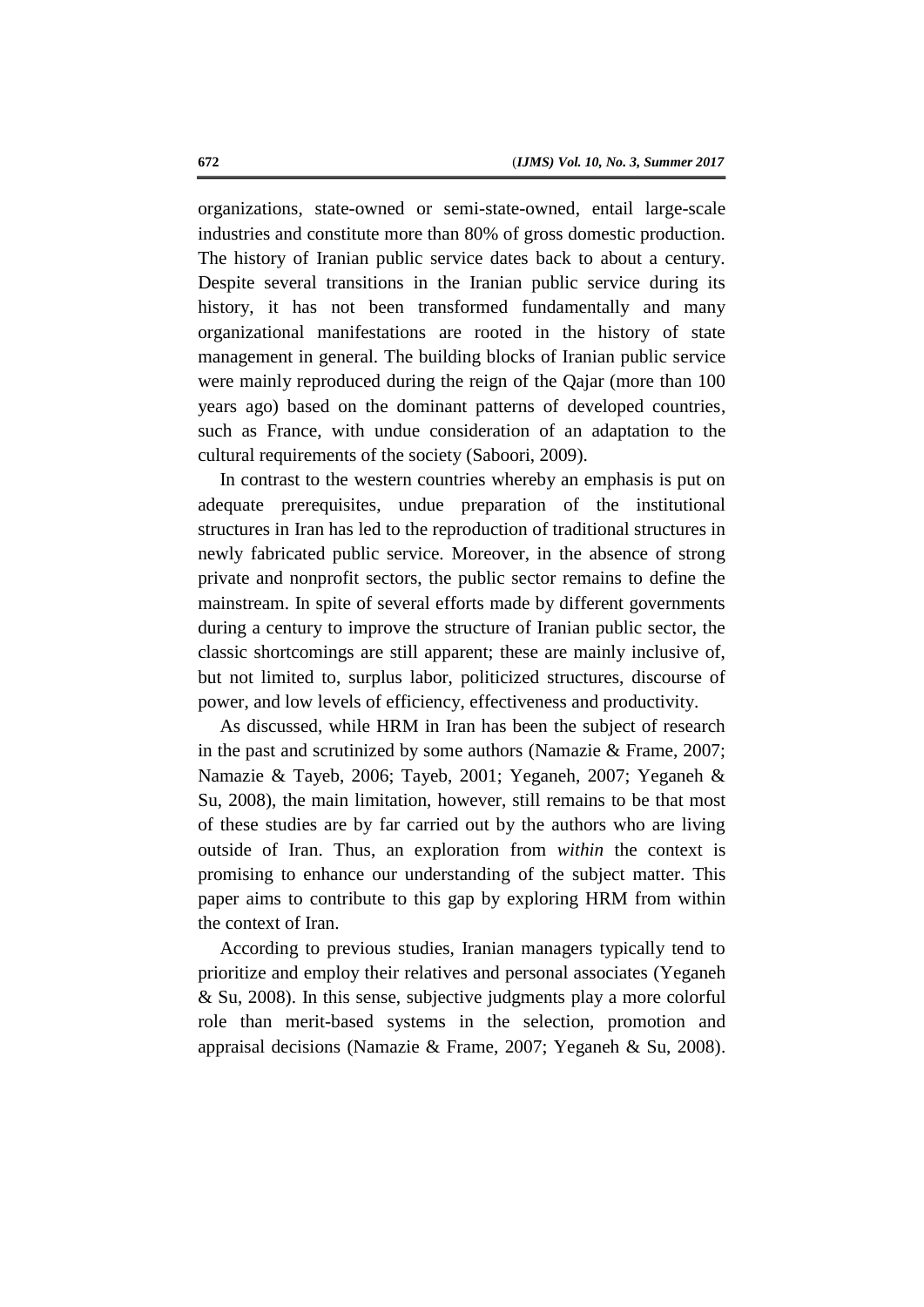Additionally, the relationship between pay and performance is not transparent and adequately substantiated (Yeganeh & Su, 2008); training programs are not tailored properly, and in the process of planning for HR systems, the viewpoints of employees remain by large unheard (Yeganeh, 2007).

Summary of the most common characteristics of HR practices in developing countries is indicated in Table 1.

| <b>HR</b> practice          | Country                                                                                                                                                                                                                                                                                                                                                              | <b>Characteristics</b>                                                                                                                                                                                                    |
|-----------------------------|----------------------------------------------------------------------------------------------------------------------------------------------------------------------------------------------------------------------------------------------------------------------------------------------------------------------------------------------------------------------|---------------------------------------------------------------------------------------------------------------------------------------------------------------------------------------------------------------------------|
| Recruitment                 | Bangladesh<br>and<br>Philippines<br>2008); Oman<br>(Brennan et<br>al.,<br>(Budhwar & Mellahi, 2006); Saudi<br>Arabia and Egypt (Al-Mizjaji, 2001;<br>Utaybi, 1992); Iran (Yeganeh & Su,<br>2008); Management and Planning<br>Organization of Iran as well as the<br>World Bank                                                                                       | - Kinship<br>the<br>as<br>most<br>important<br>of<br>agent<br>recruitment<br>- Recruitment of relatives<br>and personal associates<br>- Ignoring expert power as<br>a criterion for selection                             |
| Promotion                   | Bangladesh<br>Philippines<br>and<br>(Brennan et al., 2008); Saudi Arabia<br>(Al-Mizjaji,<br>2001; Budhwar<br>$-\&$<br>Mellahi, 2006; Utaybi, 1992); Egypt<br>(Al-Mizjaji, 2001; Utaybi, 1992);<br>South Africa (Beugré & Offodile,<br>2001); India (Dwivedi et al., 1989);<br>Oman (Budhwar & Mellahi, 2006);<br>Iran (Namazie & Frame, 2007;<br>Yeganeh & Su, 2008) | - Nepotism and favoritism<br>of merit-based<br>- Lack<br>systems<br>- Lack of clear criteria for<br>promotion<br>- Lack of certain career<br>paths                                                                        |
| Performance<br>appraisal    | Most of the developing countries<br>(Haque, 1997; Namazie & Frame,<br>2007; Yeganeh & Su, 2008)                                                                                                                                                                                                                                                                      | - Loyalty,<br>trust<br>and<br>friendship as the main<br>criteria of performance<br>appraisal<br>- Appraising based<br>on<br>subjective judgments                                                                          |
| Compensation                | Saudi Arabia (Al-Mizjaji, 2001);<br>India (Budhwar, 2000); Egypt (Leat<br>& El-Kot, 2007); Iran (Yeganeh &<br>Su,<br>$2008$ :<br>Management<br>and<br>Planning Organization of Iran as well<br>as the World Bank                                                                                                                                                     | - Rewarding<br>based<br>on<br>subjective criteria rather<br>than competency<br>- Pay increases based on<br>seniority<br>rather<br>than<br>competency<br>- Lack of<br>transparency<br>between<br>and<br>pay<br>performance |
| Training and<br>development | South Africa and Saudi Arabia (Al-<br>Mizjaji,<br>2001:<br>Budhwar,<br><b>2000:</b><br>Ghebregiorgis & Karsten,<br>$2007$ ;<br>(Budhwar,<br>India<br>$2000$ :<br>Iran<br>(Yeganeh, 2007); Management and<br>Planning Organization of Iran as well<br>as the World Bank                                                                                               | - Imitations<br>of<br>western<br>training programs<br>- Insufficient budgets for<br>training<br>- Poor training systems                                                                                                   |

**Table 1. Most common characteristic of HR practices in developing countries**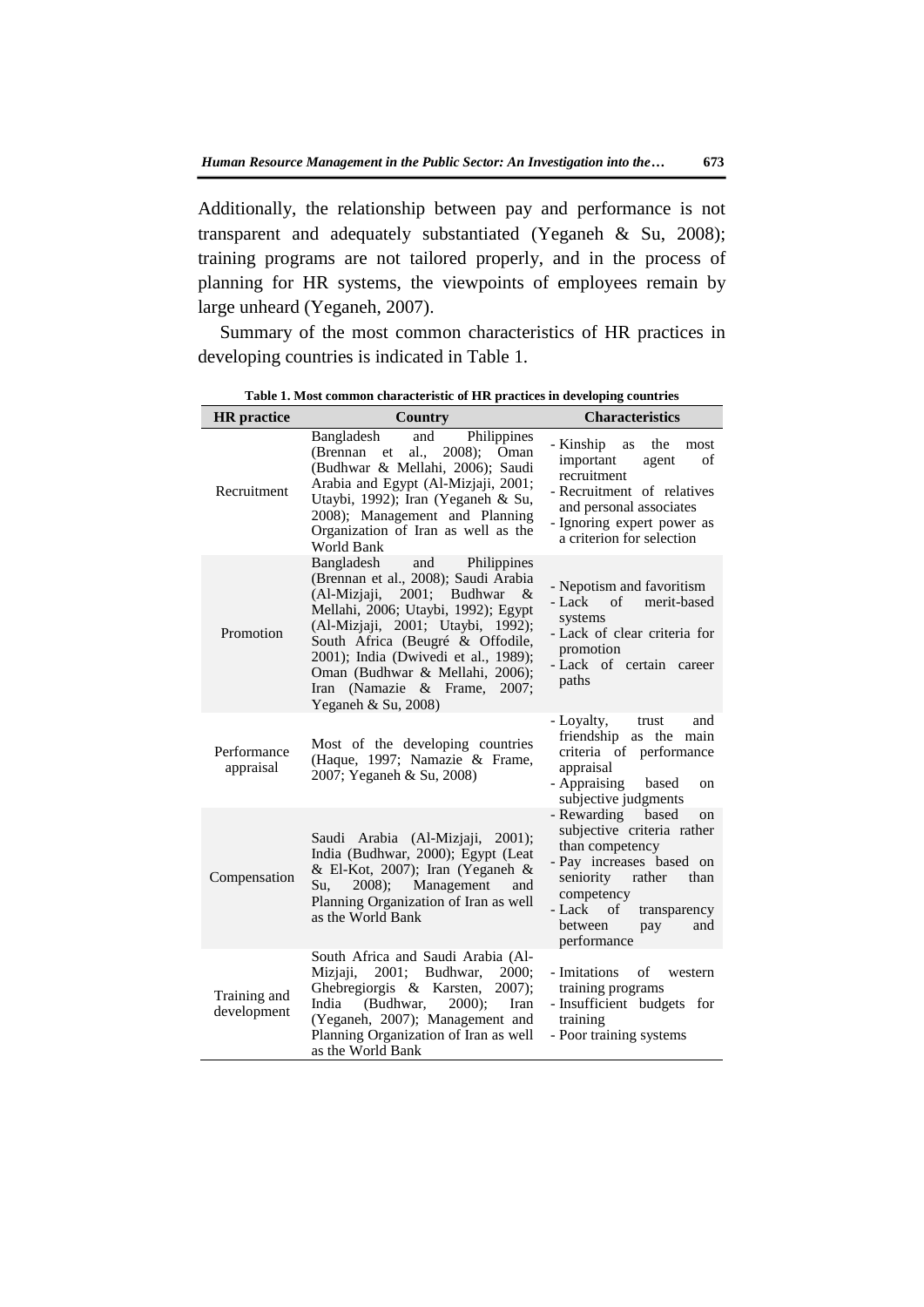In spite of several commonalities in management practices across the developing countries, the differences are hard to ignore mainly because of cultural values (Budhwar & Mellahi, 2006). Whereas in the developed countries, HRM is considered as a strategic function contributing to achieve competitive advantages, in the developing countries including Iran, undue organizational attention is ascribed to HRM on a practical grounding (Namazie, 2003). Better said, HRM is usually downgraded to an organizational function in the form of personnel management practices (Budhwar & Debrah, 2013). In reviewing the shortcomings, this paper aims to explore HRM in the context of Iranian public organizations and extract the overarching themes which drive practice.

Moreover, to date, many researchers have pointed out the impact and importance of social context in the construction of management practices including HRM (Boxall, 1994; Budhwar & Debrah, 2013). The significance of societal context in HRM studies is highlighted and contrasted by several research streams and debates, namely in *contextual* versus *universalistic* approaches (Martín-Alcázar et al., 2005), divergence versus convergence views (Hickson & Pugh, 2001; Hofstede & Hofstede, 2001), Cranet network research (Brewster et al., 2004) and the GLOBE project (House et al., 2004). According to the mentioned approaches, different environmental factors can enable or hinder the development of HRM practices. As Mcgaughey and Cieri (1999) note, macro-level variables create an environment whereby organizations tend to become, in several ways, similar; dissimilarities and differential nuances accrue at micro-level organizational culture (Namazie & Frame, 2007; Tayeb, 2001; Yeganeh, 2007; Yeganeh & Su, 2008). Regarding the aforementioned discussions, this study aims to study HRM practices in the social/cultural context of Iran.

# **Methodology**

In researching HRM themes, some organizational studies carried out in the field of public organization's structure and systems have relied heavily on secondary data and official employment documents such as organizational chart, personnel management files, and job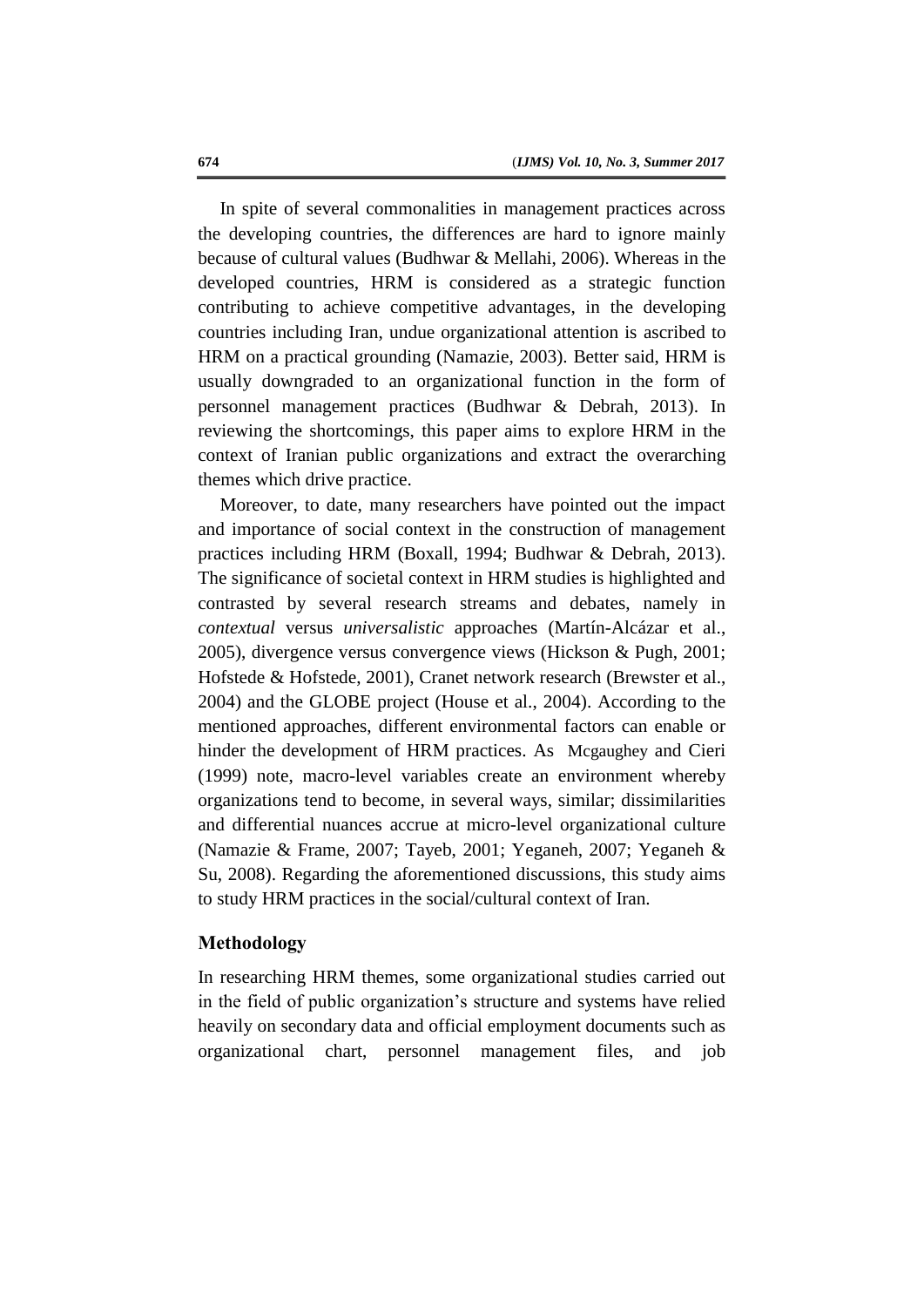descriptions. Others have used sample surveys or interviews. Survey data and quantitative approaches in this terrain, however, may not reflect the nuances and underpinning assumptions that reflect in HRM practices. In other words, quantitative approaches risk shallow understanding of people and by using questionnaires only, the investigations are restricted to the attitudes of the available people (Yeager, 2008). Investigation of documents has the advantage of getting clear information about the organization that may not be revealed by questionnaires or interviews. This study adopts qualitative approach and case study strategy. To collect required data semistructured interviews were conducted by senior managers. Besides, with the aim of authenticating the findings of the interviews, the complimentary and relevant secondary data in the form of documents were also studied. For this purpose, available official records and documents such as organizational chart, personnel files, job descriptions, performance appraisals, and training needs assessment forms were reviewed.

The present study differs from the previous studies conducted in Iranian organizations in some ways; in contrast to the study carried out by Yeganeh and Su (2008) using questionnaires distributed in public organizations, this study is carried out by conducting interviews and the use of archival data. In the same manner, while the study of Namazie and Frame (2007) was conducted in both public and private sectors and by the use of interviews, the scope of the present research is limited to the public sector with the aim to enhance the depth of analysis.

# **Participants**

The population of this study was HR managers working at Iranian ministries. According to "civil service management law", Iranian ministries are classified into five groups: (1) governmental affairs, (2) social/cultural affairs, (3) service affairs, (4) infrastructure affairs, and (5) economic affairs. Regarding the practical impossibility of considering all Iranian public organizations in this study, we restricted our research to five ministries given that these cases are characterized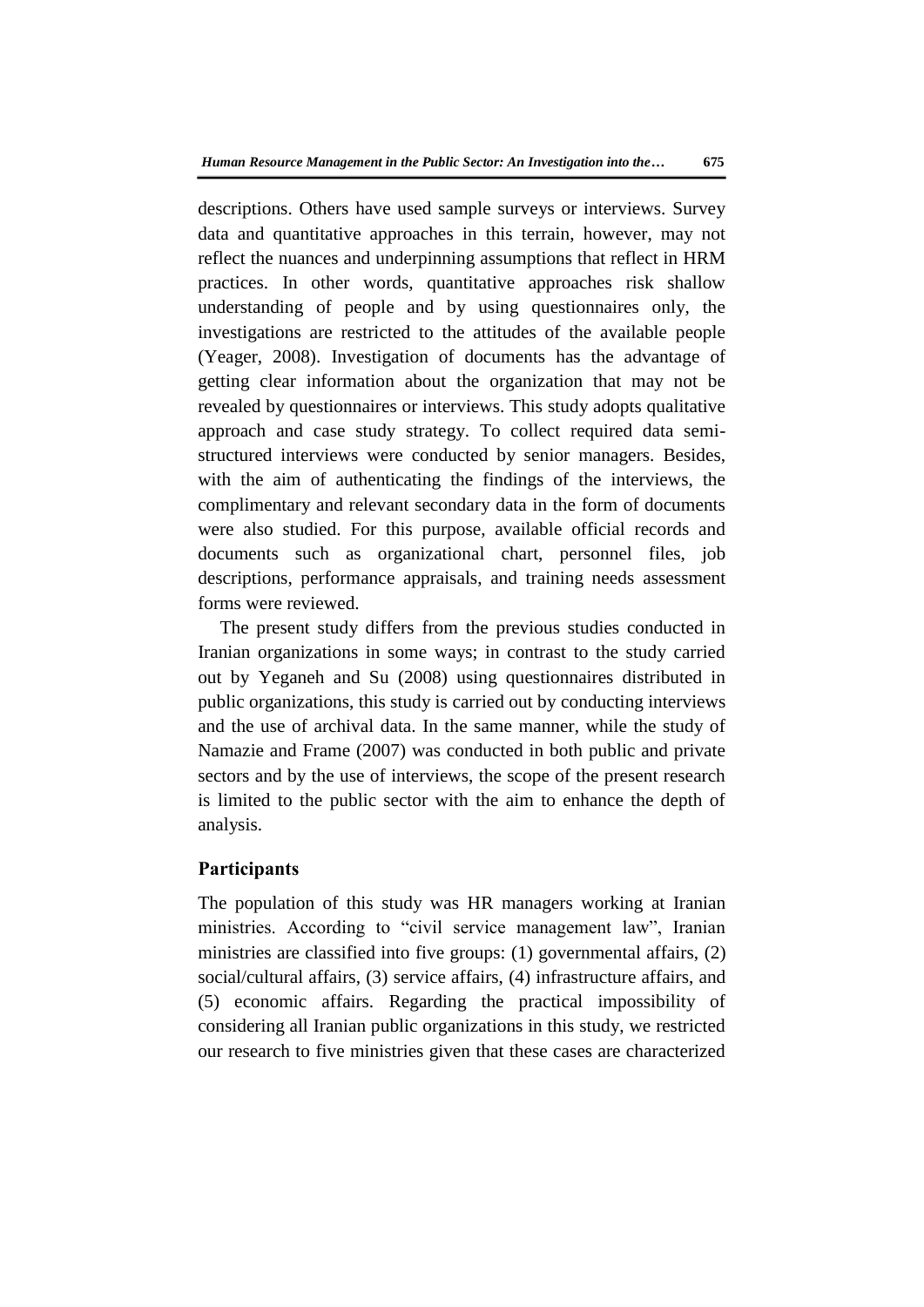heavily by typical state-owned organizations as referred to in this paper. So, the authors tried to select the sample from all of these five groups. Due to the confidentiality, selected ministries remained anonymous. Unstructured interviews with 55 HR managers in different ministries were conducted. 18% of respondents were from Ministry 1 (governmental affairs), 22% from Ministry 2 (social/cultural affairs), 20% from Ministry 3 (service affairs), 19% from Ministry 4 (infrastructure affairs), and 21% were from Ministry 5 (economic affairs). Moreover, 40% of respondents were senior managers, 46% were middle managers and 24% were supervisors.

Demographic characteristics of participants are indicated in Table 2.

|                             | N  |
|-----------------------------|----|
| <b>Organizational level</b> |    |
| Senior manager              | 22 |
| Middle manager              | 20 |
| Supervisor                  | 13 |
| <b>Gender</b>               |    |
| Male                        | 47 |
| Female                      | 8  |
| Age                         |    |
| 30-39                       | 17 |
| 40-49                       | 25 |
| 50 and above                | 13 |
| <b>Level of education</b>   |    |
| Bachelor degree             | 36 |
| Master's degree or PhD      | 19 |

**Table 2. Demographic characteristics of participants**

The interview guidelines and questions are developed based on the previous studies (Budhwar & Sparrow, 2002; Leat & El-Kot, 2007) as well as the opinions of university professors and HR experts. Each interview took approximately one hour. Furthermore, whenever interviewees claimed the existence of criteria for performance appraisal, reward, promotion and so forth, they were asked to represent a sample of written criteria for each case which later helped the authors to authenticate the findings by studying the relevant secondary data. We developed a coding system to present findings of the interviews in which the first letter refers to the managerial level (S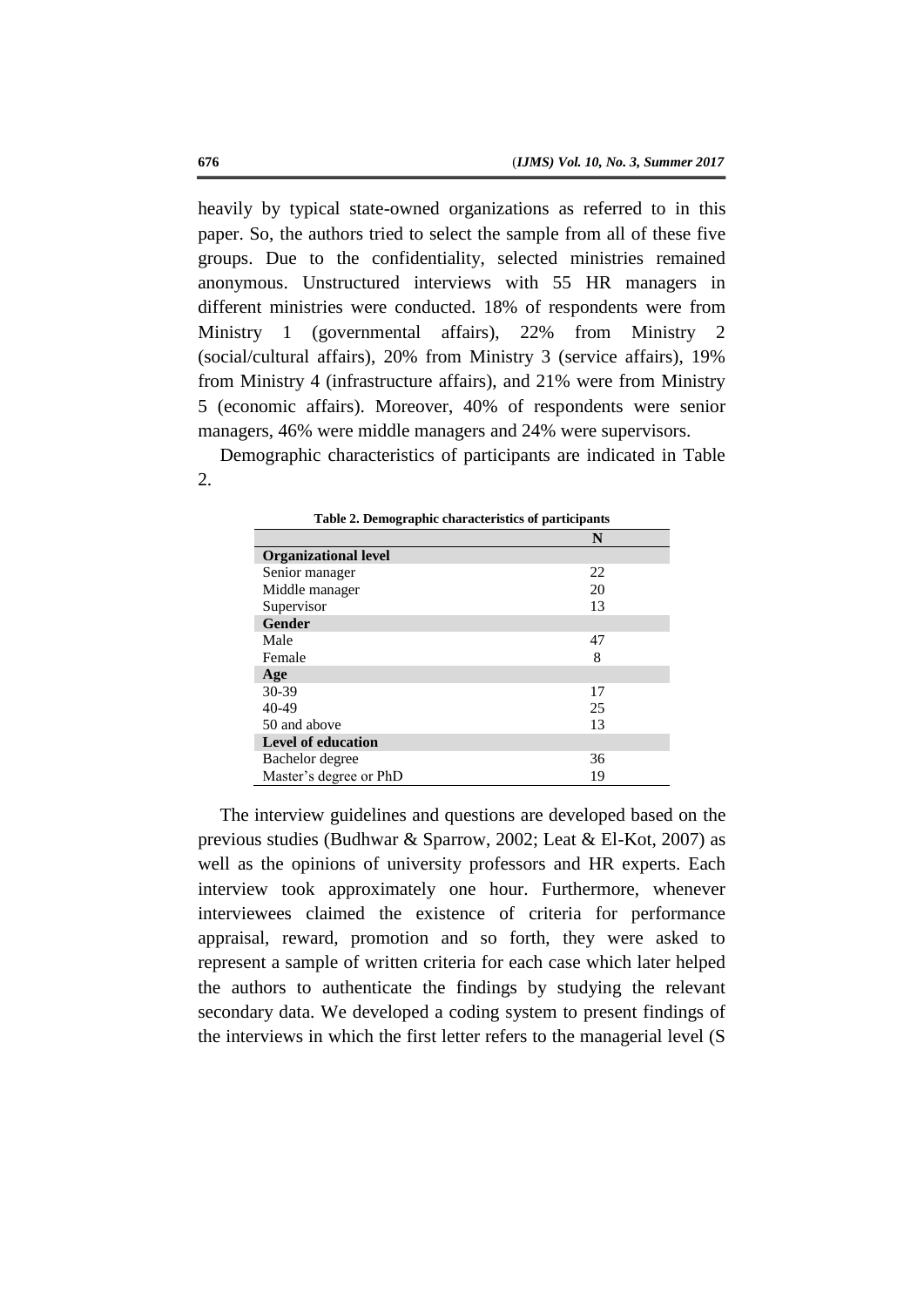for senior managers, M for middle managers and s for supervisors), the second one shows organization number (1-5), and the third one refers to the managerial level number. For instance, M23 refers to the third middle manager in the second organization.

# **Findings**

The data were thematically analyzed in order to determine the key themes of HRM practices in Iran. The interviewees' responses were written and imported to MAXQDA 10 software. At the first level, the keywords (ideas) were focused, at the second level, codes were determined and at the third level, themes were extracted.

There are two approaches regarding thematic analysis, the first one is an inductive or *bottom-up* approach, and the second one is a theoretical/ deductive or *top-down* approach. Regarding the predetermined conceptual framework and questions of this study, the deductive approach was adapted (Braun & Clarke, 2006). Moreover, with regard to the simplicity of the concepts of HRM field, there was no need to extract subthemes, meaning that just main themes were focused.

To increase the reliability of the study, the coding process was carried out by two of the researchers, each of whom read all the sentences and assigned codes regarding the interview questions and conceptual framework of the study. Then, the assigned codes by each of the researchers were compared to extract the final main codes. To show the reliability of the thematic analysis, Cohen's kappa coefficient index was calculated. The calculated index, 79%, which is higher than 70%, ensured the reliability of the coding process. Moreover, to authenticate and enhance the verisimilitude of the results of this study, the findings were emailed back to the interviewees and the complementary viewpoints were received, analyzed and added to the results.

According to the results of the coding process and the analysis of secondary documents, eleven main themes were extracted. These themes are categorized as: (1) Unstable and personalized structures, (2) obsolete job descriptions, (3) double-standard in employee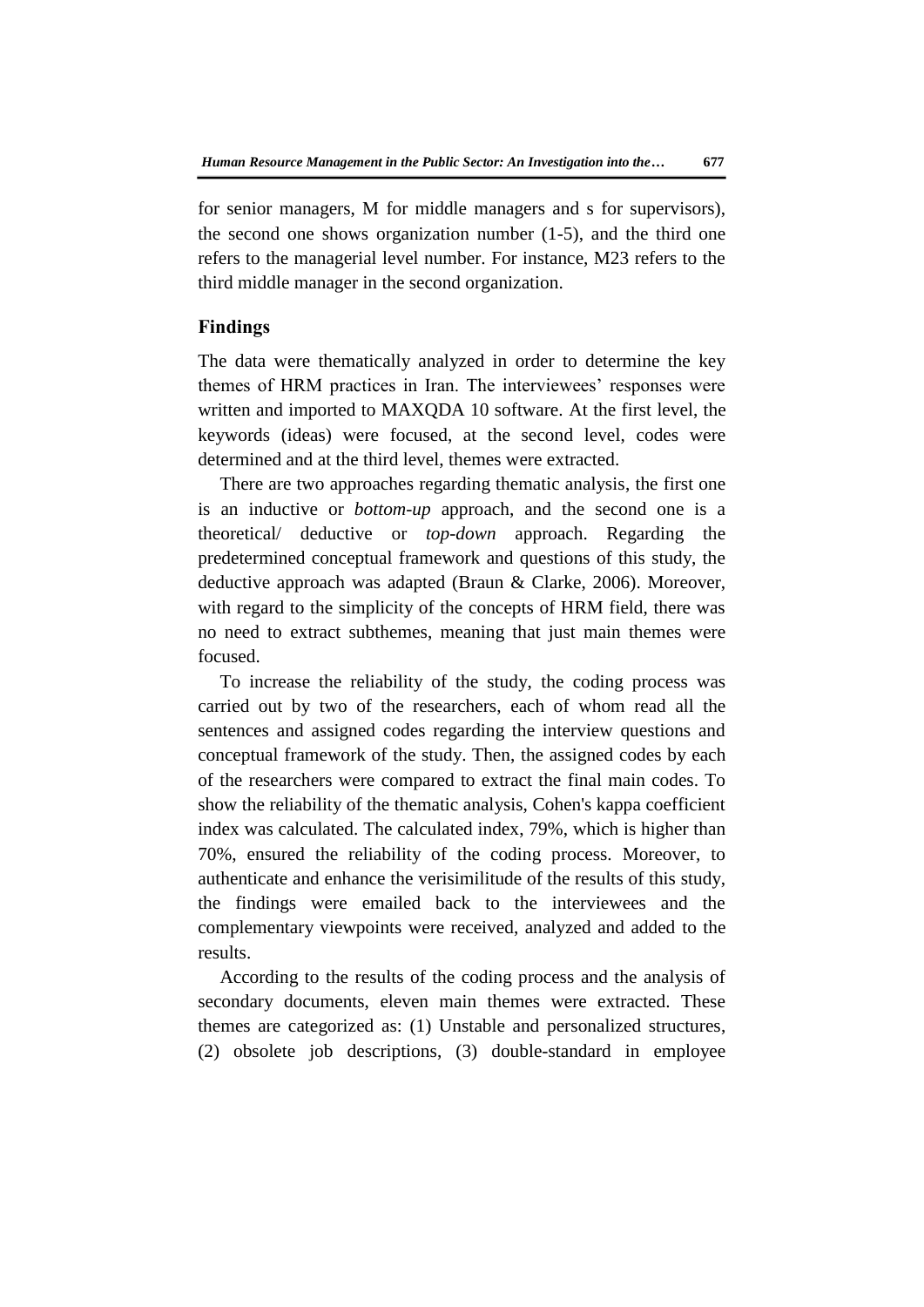recruitment, (4) lack of systematic career management, (5) general instead of specialized training programs, (6) imbalance between pay and performance, (7) misalignment between organizational strategy and HRM practices, (8) pseudo-knowledge management, (9) the silo mentality in HR departments, (10) nonconformity in HR systems among different ministries, and (11) competent versus non-competent employees.

| Table 3. Themes extracted from the interviews |                                                 |                                                     |  |  |
|-----------------------------------------------|-------------------------------------------------|-----------------------------------------------------|--|--|
| <b>Themes</b>                                 | <b>Codes</b>                                    | <b>Words</b> (Ideas)                                |  |  |
|                                               | Frequent changes of<br>organizational structure | Change<br>Organizational chart<br>Uncertainty       |  |  |
| 1. Unstable and                               | Unclear role definitions                        | Roles<br>Vague                                      |  |  |
| personalized<br>structures                    | Role overlaps                                   | Overlaps<br>Unclear                                 |  |  |
|                                               | Wrong positions                                 | Positions<br>Invalid<br>Inappropriate               |  |  |
|                                               | Unclear job descriptions                        | Jobs<br>Job analysis<br>Description                 |  |  |
| 2. Obsolete job                               | Vague tasks                                     | Unclear<br>Undetermined<br>Confused                 |  |  |
| descriptions                                  | Irrelevant and outdated                         | Obsolete                                            |  |  |
|                                               | tasks                                           | Outdated                                            |  |  |
|                                               | Unawareness of the                              | <b>Unawareness</b>                                  |  |  |
|                                               | existence of job                                | Misinform                                           |  |  |
|                                               | descriptions                                    | Current descriptions                                |  |  |
| 3. Double-standard<br>in employee             | Unclear criteria                                | Criteria<br><b>Standards</b><br>Indefinite          |  |  |
| recruitment                                   | Subjective assessments                          | Abstract<br>Not objective<br>Judgments              |  |  |
| 4. Lack of systematic                         | Politicized grouping                            | Politicized<br><b>Bias</b>                          |  |  |
| career<br>management                          | Criteria other than<br>competency               | Competency<br>Loyalty<br>Friendship<br>Relationship |  |  |

The process of the themes extraction is indicated in Table 3.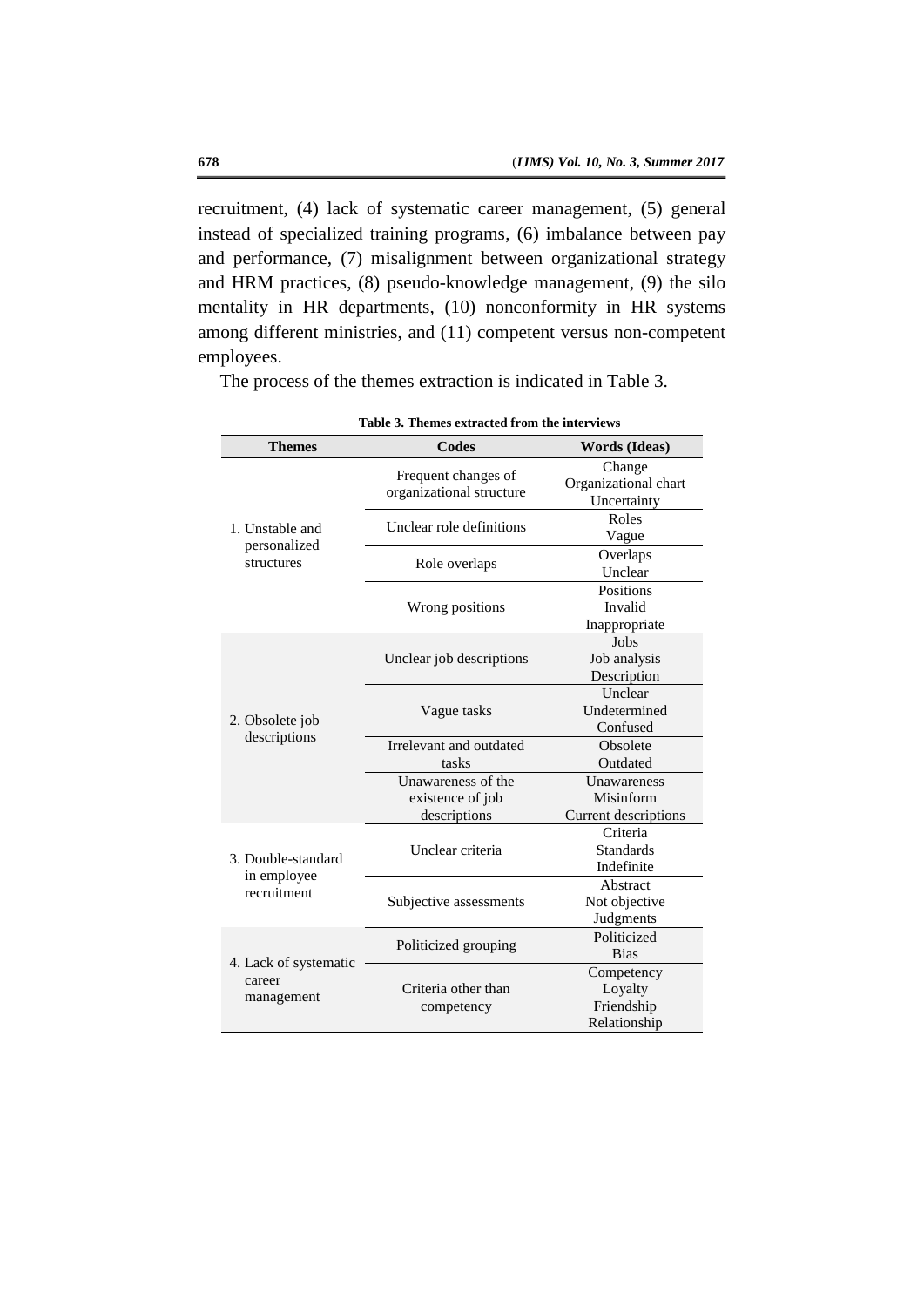| Continue Table 3. Themes extracted from the interviews |                                                                     |                                                                       |  |  |  |
|--------------------------------------------------------|---------------------------------------------------------------------|-----------------------------------------------------------------------|--|--|--|
| <b>Themes</b>                                          | Codes                                                               | <b>Words</b> (Ideas)                                                  |  |  |  |
|                                                        | Unclear training standards                                          | Training<br>Not standard                                              |  |  |  |
| 5. General instead of<br>specialized                   | Ignorance of training needs<br>of employees                         | Training needs<br>Need assessment                                     |  |  |  |
| training programs                                      | General training programs                                           | General training<br>Specialized training                              |  |  |  |
| 6. Imbalance                                           | Pay increments based on<br>seniority                                | Pay<br>Compensation<br>Seniority                                      |  |  |  |
| between pay and<br>performance                         | Appraisals based on<br>managerial judgments                         | Performance appraisal<br>Judgment                                     |  |  |  |
|                                                        | Subjective and unclear<br>criteria                                  | Performance criteria<br>Subjective                                    |  |  |  |
| 7. Misalignment<br>between                             | One-way linkage between<br>organizational and HRM<br>strategies.    | Organizational<br>strategy<br><b>HRM</b> strategy                     |  |  |  |
| organizational<br>strategy and HRM<br>practices        | Unawareness of<br>organizational strategy                           | Announcement<br>Cascading<br>Communicating<br>Awareness               |  |  |  |
| 8. Pseudo-<br>knowledge                                | Unclear procedures for<br>knowledge management                      | Knowledge<br>Knowledge<br>management<br>Documentation<br>Undetermined |  |  |  |
| management                                             | Pseudo-knowledge sharing                                            | Pseudo<br>Superficial<br>Knowledge sharing                            |  |  |  |
| 9. The silo mentality<br>in HR                         | Autonomous islands                                                  | <b>Islands</b><br>Silo<br>Fragmented                                  |  |  |  |
| departments                                            | Unclear integration among<br>the departments                        | Integration<br>Isolated<br>Misalignment                               |  |  |  |
| 10. Nonconformity<br>in HR systems                     | Considerable differences in<br>HR practices                         | Difference<br>Contradiction<br>Nonconformity                          |  |  |  |
| among different<br>ministries                          | Several divergences                                                 | Divergence<br>Contrast                                                |  |  |  |
| 11. Competent<br>versus non-<br>competent              | The complicated mix of<br>competent and non-<br>competent employees | Competent<br>Non-competent<br>Qualified<br>Non-qualified              |  |  |  |
| employees                                              | Meritocracy versus<br>nepotism                                      | Competency based<br>Favoritism                                        |  |  |  |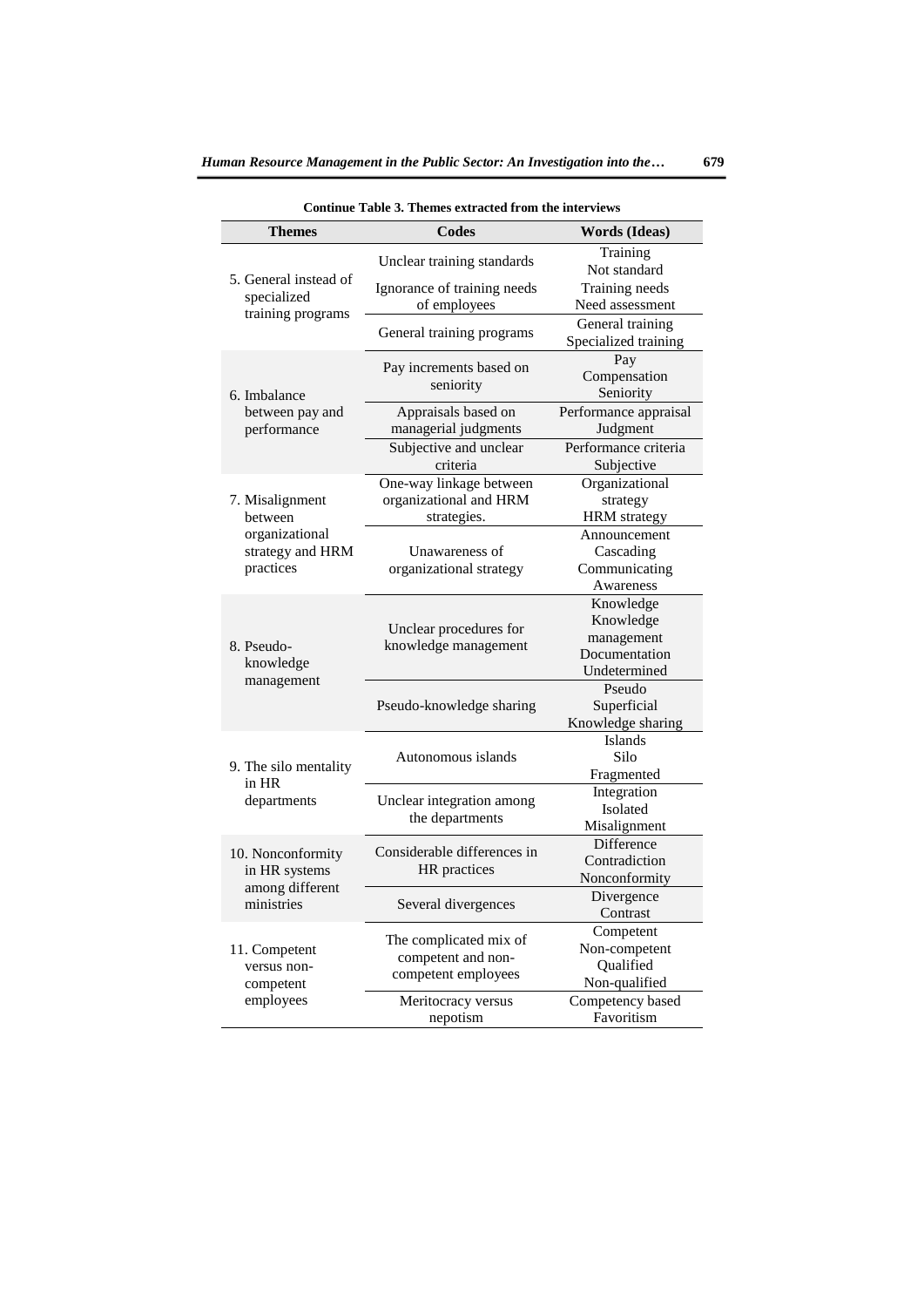Figure 1 indicates the main features of HRM in Iranian public organizations. In the remainder of the paper, these themes are explicated.



**Fig. 1. Common features for the HRM practices in Iran**

### **Unstable and personalized structure**

The structure of the Iranian public organizations is said to be personalized largely according to the subjective preferences of the highest-level authority that is the minister. With the change of the minister, therefore, organizational structure and middle management change accordingly to a large scale. At times, approval of the final organizational chart takes several months and, to that effect, many processes depending upon the organizational chart can be postponed respectively. Although a role is defined for each employee in the meantime, unclear and fuzzy role definitions lead to several overlaps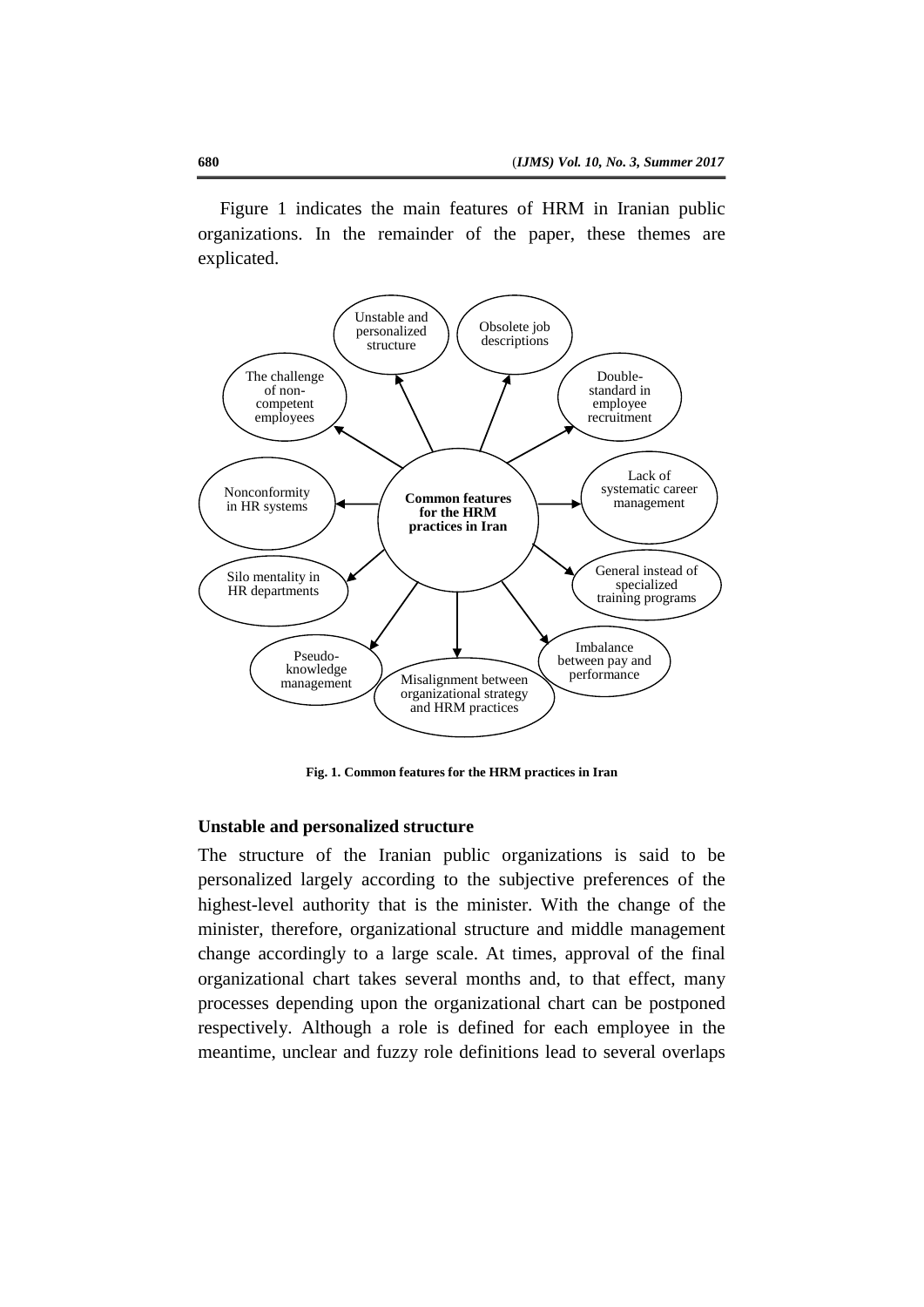and clashes among employees. Some employees do not have defined positions and some others are placed in the wrong jobs. As S24 comments:

One of the fundamental challenges in our ministry is the frequent changes of organizational structure. Obviously, with the change of the structure some new positions are defined, some managers change, and new offices, the tasks of which are not certain enough, are established. There are some vacancies and changing structure is forming new spurious positions; employees seem to have new job titles but are still doing their previous job tasks. Even now, our final chart is not clear.

The results of examining the organizational chart as well as the existing job descriptions were congruent with the findings of interviews. Accordingly, the organizational chart in some of the studied organizations was not finalized for more than a year and, in others, the chart had been drastically changed and caused internal tension and surprise.

#### **Obsolete job descriptions**

Most of the current job descriptions are obsolete or inconsistent with employee's current tasks. In some of the public organizations studied, job descriptions are developed 10 or 15 years ago and they have not been revised ever since. Hence, some employees, particularly those who are highly educated and freshly graduated, find their tasks irrelevant, outdated, routine, uninspiring, and unchallenging which, all in all, only lead to increased dissatisfaction with the jobs at hand. As s35 remarked:

Our ministry has a long history and the employee's job descriptions are old and outdated. Still, many employees are not even aware of these old job descriptions. However, HR department are going to revise job descriptions to determine knowledge, skills, and abilities needed for the jobs.

Reviewing the current job analysis process in the studied public organizations also corroborated the obsoleteness of job descriptions. Not surprisingly, some of the senior employees working in these organizations are unaware of the existence of job descriptions. The significance of job descriptions and job specifications was not articulated and emphasized in Iranian public organizations.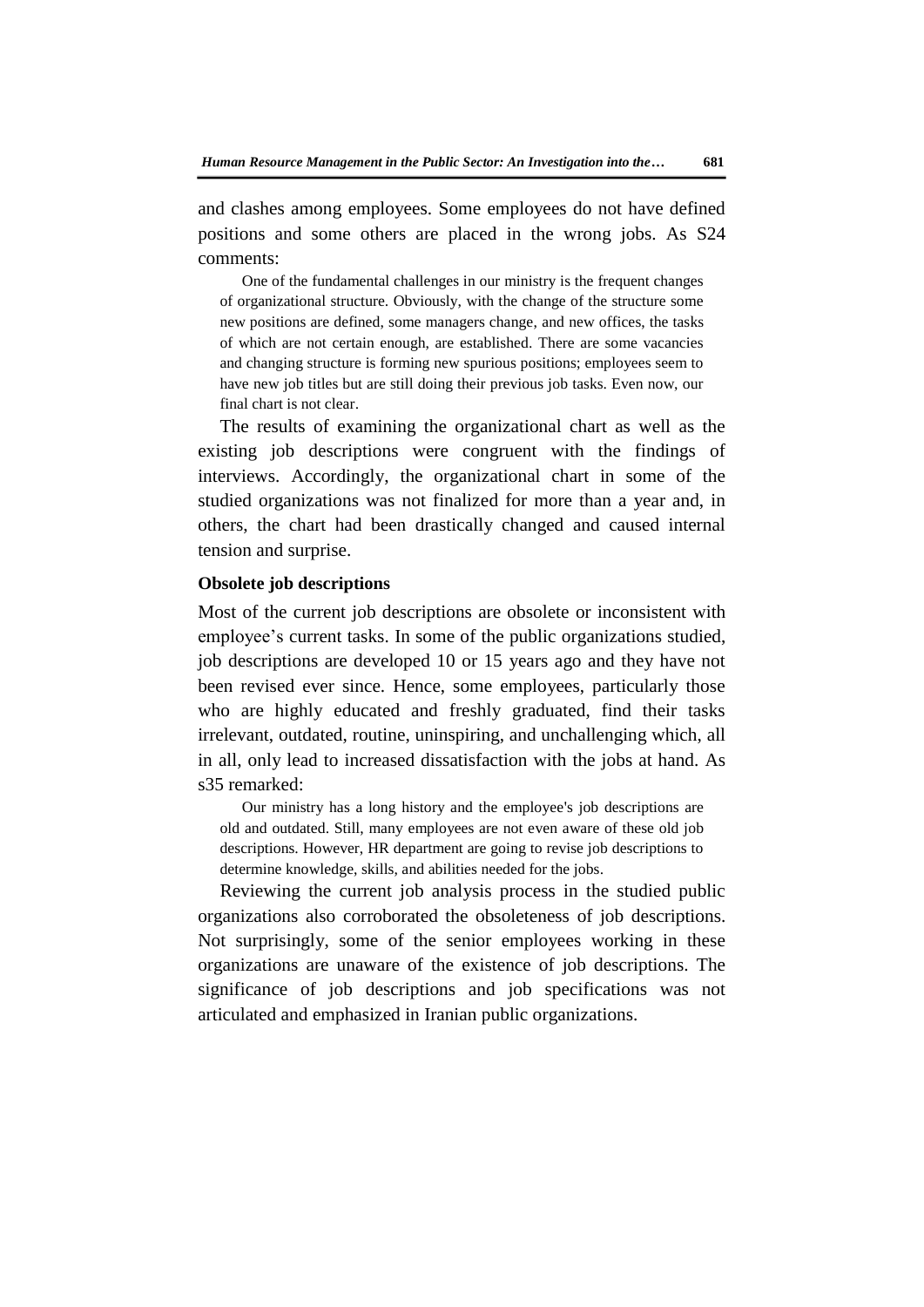### **Double-standard in employee recruitment**

Another significant theme in the interviews surfaced on the selection and recruitment processes and criteria. Employees appeared to suffer a lot witnessing double standards and lack of transparency on the criteria for selecting employees. Recruitment processes are largely biased and diverged during the post-examination interviews. Criteria other than competency, close relationships with top managers, loyalty to a particular political party or belief system, to name some, were said to define the recruitment of employees in the public organizations studied. As M51 commented:

In our ministry, like others, recruitment and selection process is based on paper and pencil tests and interviews. But some employees, especially those in high positions, are employed with regard to the criteria other than competency. As a result, motivation of other competent employees may decrease. Here, most of senior managers are assigned from outside the ministry. This may result in disappointment of those employees who hope to promote to higher positions.

Reviewing organizational documents also revealed that, in the studied ministries, there are hardly adequate written and clear criteria for employee recruitment and selection. While non-managerial and support staffs are selected based on paper and pencil exams, managerial and higher level positions are assigned arbitrarily. It was evident, also, in employee accounts that essential analytics, expertise and knowledge-works are carried out mainly by the lower tier of employees who had undergone strict exams, are privileged with strong educational resumes and passed objective quality assessments at the time of recruitment.

## **Lack of systematic career management**

One of the major deficiencies in Iranian public organizations is reportedly related to the promotion processes and criteria. While lower tiers of employees had to undergo strict and objective examinations, medium to high-level managers are, by large, said to be promoted on the basis of subjective assessments, politicized groupings and loyalty to their seniors. This is despite that, on paper, senior managers are supposed to be promoted based on stricter and predefined scoring and reward mechanisms.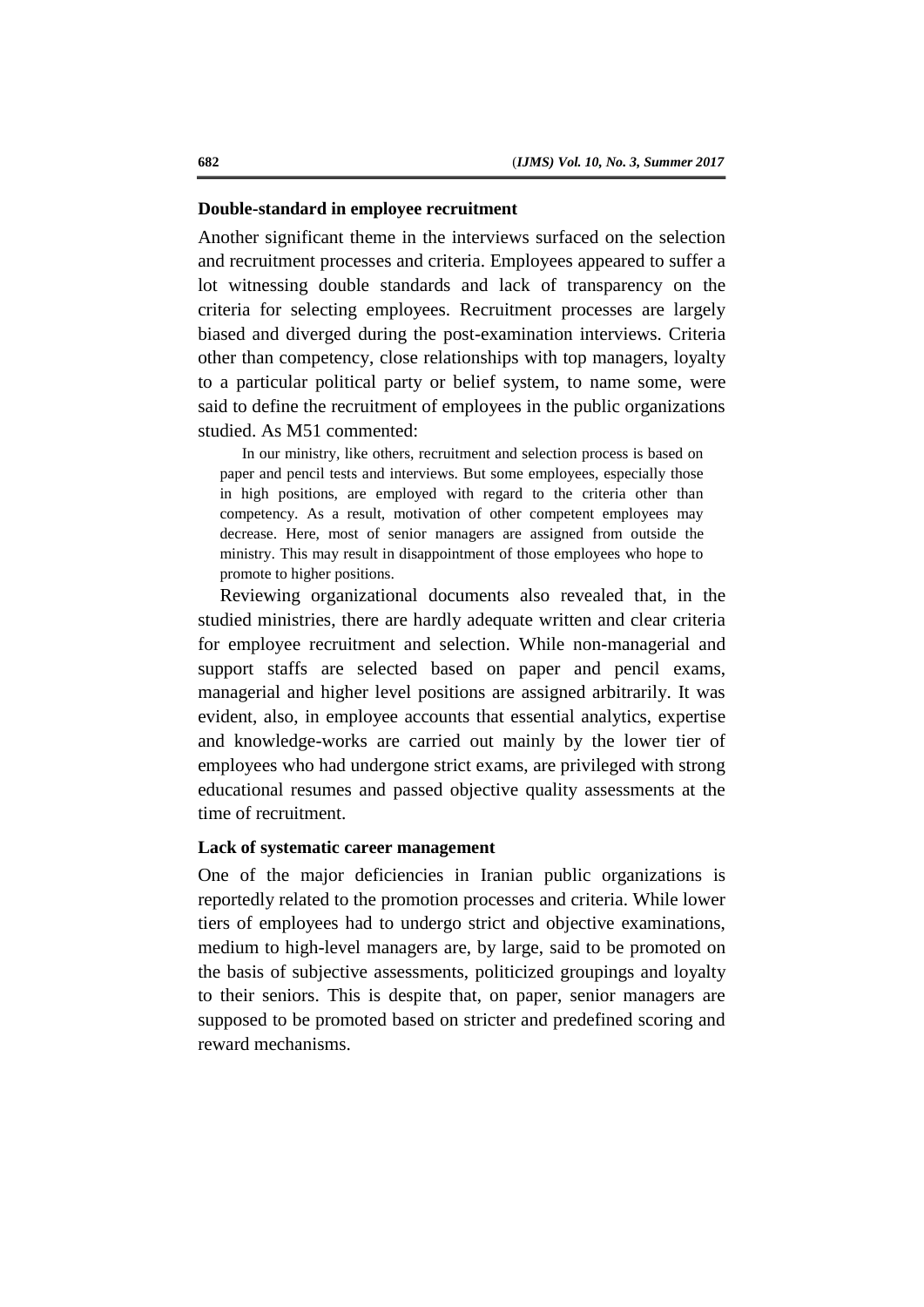Promotions in the studied public sectors are not specifically designed in an integrative plan aimed for succession; instead, it appears to be utilized as a mode and medium of control rather than growth. In this sense, some managers with a high inspiration to design effective succession planning are discouraged mainly by witnessing and fore sighting what is happening in practice. As s44 said:

In this ministry, there is hardly a clear mechanism or specific program for promoting employees. Loyalty to superiors is one of the most fundamental factors influencing promotions. Meritocracy and succession planning remain just a slogan and, in practice, they are meaningless*.*

The results of analyzing organizational documents indicated hardly any clear criteria for promotion. Even in the cases where succession planning has been developed, in practice, the interests of managers still play a more important role in promoting employees rather than formulated criteria and planning.

# **General instead of specialized training programs**

According to the interviews, in some of the examined ministries, there are hardly any specific training standards formulated. Better said, training programs are not adequately tailored to the needs of employees and, in most cases, were developed as per the opinions of top managers with undue employee feedback and engagement. Additionally, it appeared that most of the training programs are general rather than professional or technical. Also, training programs are often held during work hours and, therefore, employees face difficulty to free their time in the midst of heavy workloads to attend the trainings. As S32pointed out:

In this ministry, need assessment is on the basis of managers' opinions. It means that employees and their managers have been asked to determine the required training programs. Training programs have not generally tailored regarding required KSAs and competencies for the work.

Regarding the current documents, the finding of this study surfaced the lack of specific procedures for planning integrative training programs. While many forms and standards have been formulated for training programs, in practice, the training programs remain as the sheer reflection of top managers' opinions. Furthermore, measuring the effectiveness of training programs is by far limited to the learners'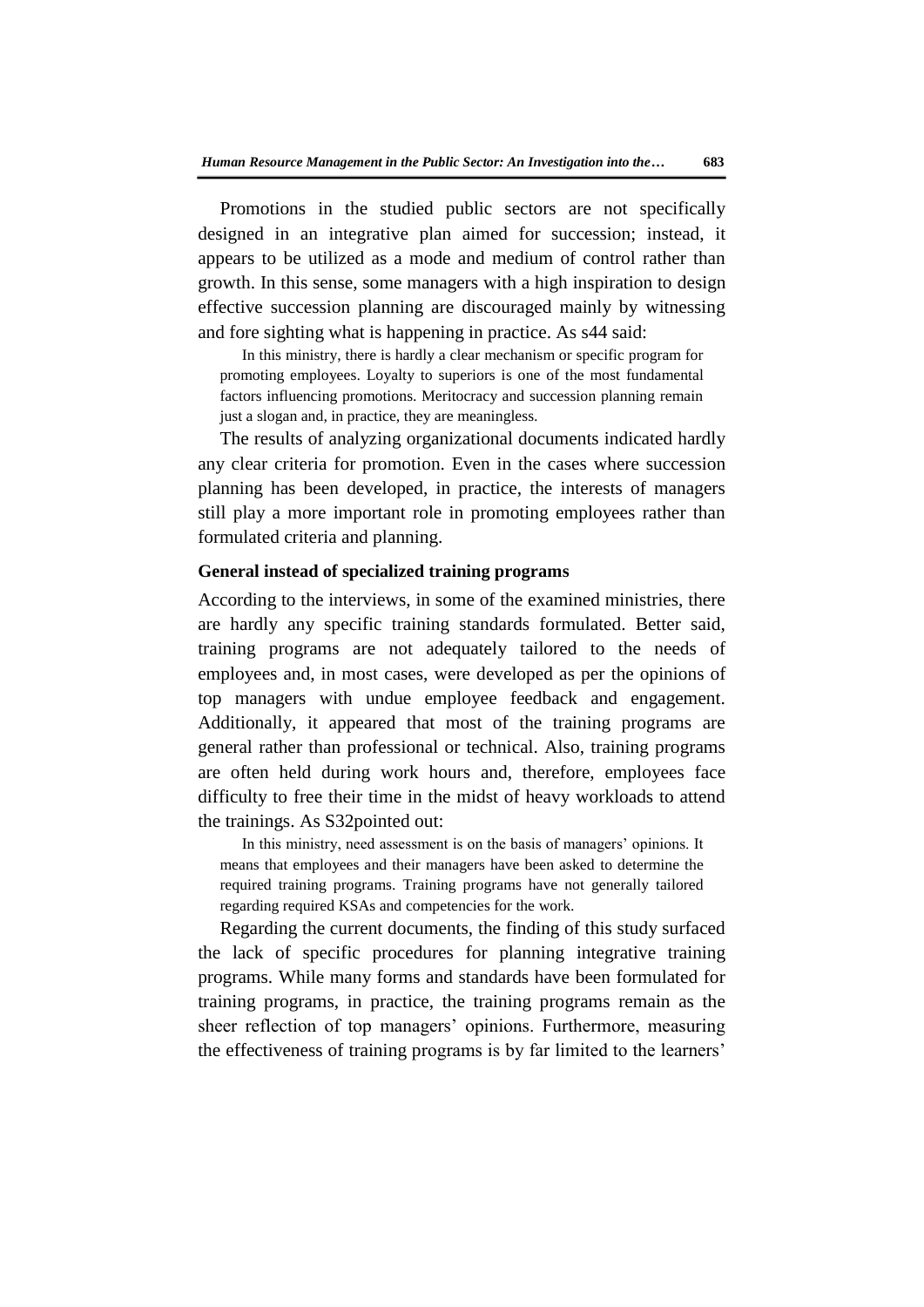reaction and learning and their behavioral changes upon learning and the empirical effectiveness of trainings for the organization are not duly examined.

#### **Imbalance between pay and performance**

The results of this study indicated a stark perceived imbalance between pay and performance in employees' viewpoints. Although some performance appraisal forms are in place, in practices, however, performance management process is largely guided by top management's subjective judgments. The importance ascribed to subjective judgments in appraising employees led to the feeling of dissatisfaction by several employees. In this regard, M12commented:

In this ministry, performance management system confronts with serious deficiencies. Performance appraisals are mostly guided by managerial judgments rather than predetermined criteria. Even in the cases that specific criteria have been defined for appraising performance, in practice, the judgment of managers plays more important role than predetermined criteria.

Reviewing the related performance appraisal documents also indicated that, in most of the Iranian public organizations, Graphic Rating Scale is used by and large as a framework for performance appraisals; however*,* a scientific approach in devising and utilizing the existing measures for evaluating employee's performance is lacking.

This study also showed several deficiencies in the compensation system altogether. Seniority and work time remain to be the two most important criteria in defining pay increments and the relationship between pay and performance is not adequately evaluated. Compensation system in public organization hardly puts emphasis on the role of motivators. Therefore, most of the employees are not satisfied with their payments. As S22 said:

In this ministry, the payment system is based on job evaluation and the characteristics, skills and performance of the employees are not raised. Most of the employees are dissatisfied with their payments and despite the significant role of well developed incentives to instill employees, our compensation system cannot perform as a motivator.

Reviewing the related performance appraisal documents also indicated that, in most of the Iranian public organizations, Graphic Rating Scale is used by and large as a framework for performance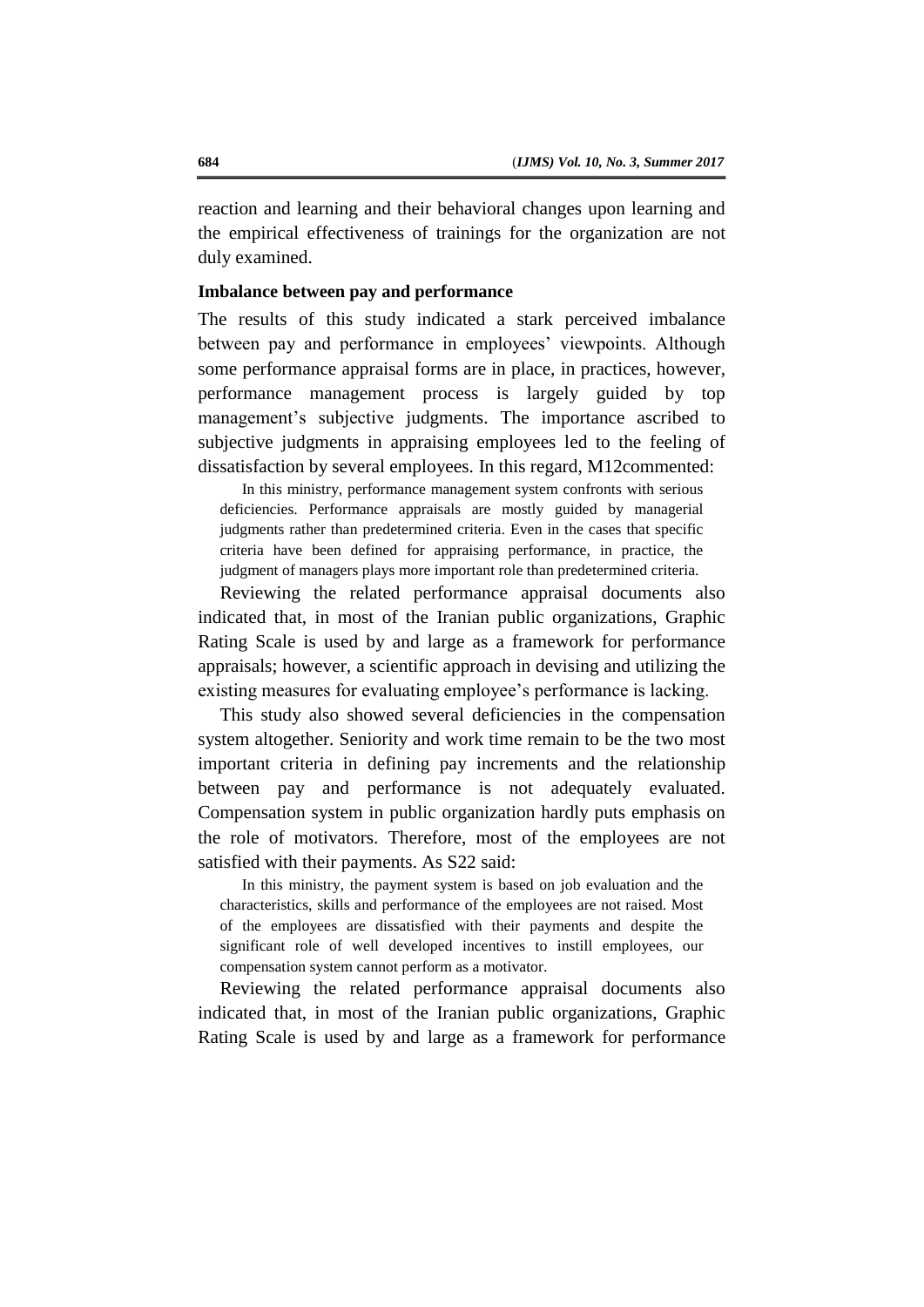appraisals; however*,* a scientific approach in devising and utilizing the existing measures for evaluating employee's performance is lacking.

### **Misalignment between organizational strategy and HRM practices**

The results of this study showed a considerable misalignment between the strategy of the studied public organizations and the HRM practices. According to the viewpoints of some of the managers, organizational strategy does not communicate to the different departments including HR and, to that effect, many processes are still heavily dependent upon the organizational strategy which can be misdirected. Many departments are not even aware of the organizational strategy. In this regard, M44 commented:

In our ministry there is typically a one-way linkage between organizational and HR strategies. It means that the strategy of the ministry is announced to the departments regardless of asking for their viewpoints. As far as I know, even in some of the other ministries, departments are not aware of the organizational strategy.

Reviewing the documents of the organizational and HRM strategies also indicated that, in most of the ministries, a systematic approach in formulating HR strategy is lacking. Moreover, there is not a clear procedure for cascading the organizational strategy and aligning HR strategy and organizational one as well.

#### **Pseudo-knowledge management**

The analysis of the Iranian public organizations showed a considerable absence of infrastructure and procedures for knowledge management, in each of the forms of sharing, maintaining or documenting knowledge. There is hardly any systematic procedure in place, particularly focused on maintaining, documenting, utilizing and/or sharing organizational experiences and knowledge. A great majority of the Iranian public organizations are, instead, engaging in pseudo-knowledge sharing. In most of the cases studied, knowledge sharing is merely a blind imitation guided by managerial fad. As M45 noted:

In our ministry, knowledge sharing is not important enough. However, the role of managers in this regard is vital, in that, competent managers putting emphasis on the knowledge sharing try to promote knowledge sharing behavior among their employees; but there is hardly a specific system for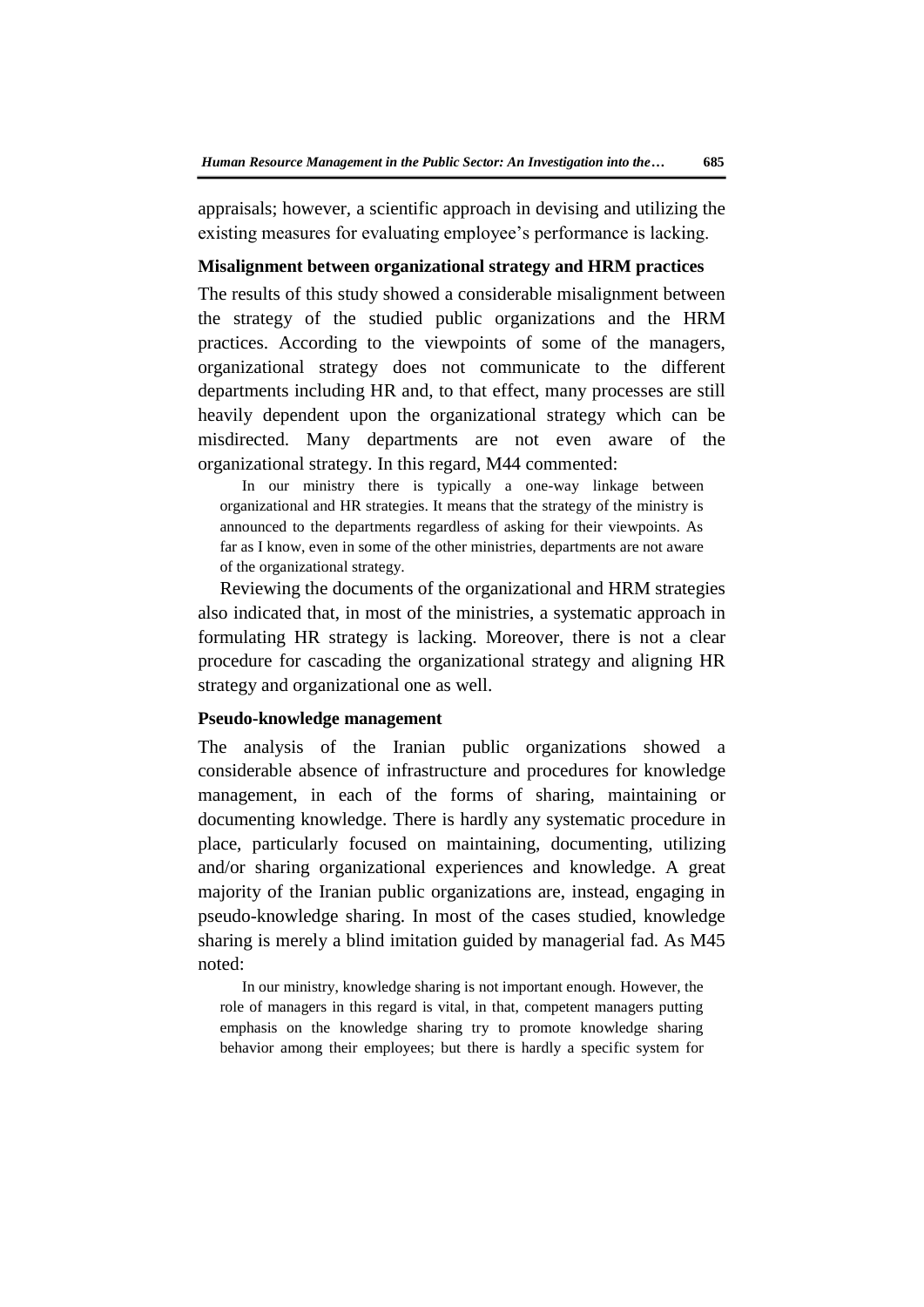knowledge management. Some of the efforts made by managers to manage knowledge are restricted to the library reports.

In the same vein, analyzing the archival data indicated that there are hardly any defined procedures for documenting and sharing knowledge. While some of the self-motivated managers have developed and regulated primitive initiatives to share knowledge in their department, a comprehensive and prevalent system supporting knowledge management is hard to find in the studied organizations.

# **Silo mentality in HR departments**

One of the most fundamental characteristics of HR department of the studied Iranian public organizations in particular, as well as the other departments, in general, was reported to be the *silo* mentality. Even in the departments whereby the inter-disciplinary organizational functions are well defined, the HR department operates by far like an *autonomous island* and there is hardly any clear integration among the departments. This is while alignment among HR actions, across the various departments, has a vital role in the overall performance. Iranian public organizations suffer significantly from misalignment in HR actions. As s31 commented:

In our organization HR functions operate like islands and the link between different functions has not been considered significantly. For example, training programs are hardly designed regarding the results of performance appraisals. Similarly, selection interviews are not carried out with regard to the outputs of job analysis.

Reviewing documents also showed that standards formulated for a typical HR practice are barely linked to the other practices.

## **Nonconformity in HR systems among different ministries**

Analysis of interviews as well as document analysis showed that there are considerable differences in HR practices among different Iranian public organizations. While the majority of studied organizations reportedly suffer from several difficulties in HR functions, a small number of ministries were generally satisfied with the achievements of HR practices; they are said to have developed and implemented systematic HR systems with the help of their HR specialists as well as external HR consultants. In this regard, S52 said: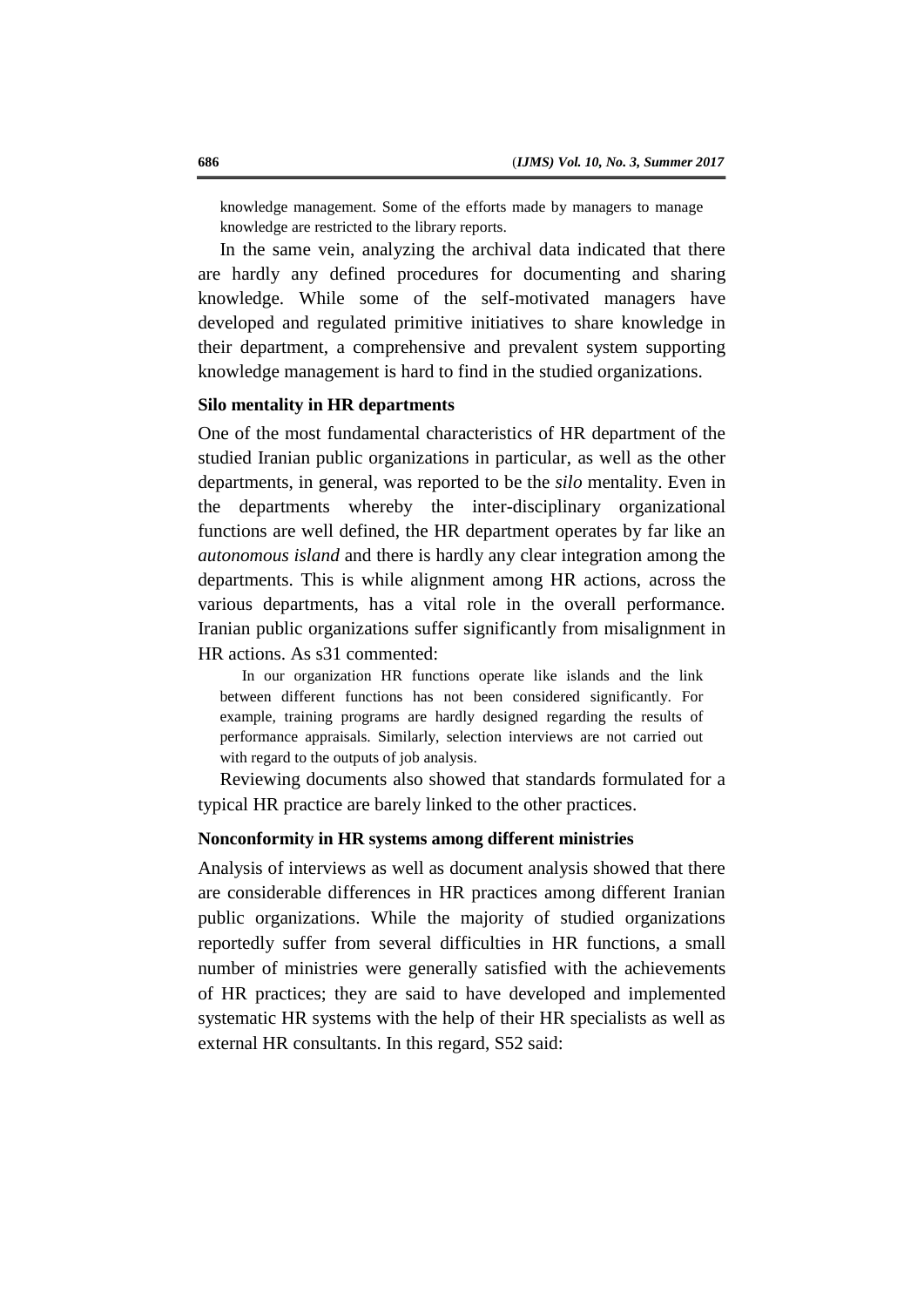In contrast to many other Iranian public organizations, the poor performance in their HR practices has caused several problems; in our organization, HR department conforms to specific rules and, in so doing, has achieved high performance. Our HR department follows certain procedures with respect to benchmarking as well as local needs.

#### **Competent versus non-competent employees**

The last characteristics of the human resource management in the Iranian public sector emphasized by a great majority of the interviewees, is the complicated mix of several highly competent employees working in the same position or level of the other noncompetent ones. As mentioned before, several managers and employees of Iranian public organizations are professional and have been employed based on merits; however, their motivation appeared to decrease over time as a result of working, associating and being compared with other incompetent managers and employees who are believed to be recruited on the basis of relations. As s41 noted:

I am working for a manager whose education and work-related experience is lower than mine, as well as some of the others. Many of my suggestions to improve HR systems are rejected by my manger and I do not know whether to stay in this organization or leave.

Reviewing the personnel document also showed that while some of the employees have been hired and promoted on the basis of merit, the others have been employed regardless of job specifications.

## **Discussion: HRM practices and the Role of Culture**

A significant stream of recent studies have focused on external environments in which organizations are embedded and the mutual implications with internal organizational functions and structures (Marsden et al., 1994; Scott, 1995). According to some researchers, HRM, as well as other managerial practices, is conceptualized and implemented in different manners across the world (Morley, 2004). The impact of environmental factors on HRM practices has been studied from different approaches including contextual HRM, international HRM, strategic HRM and *intuitionalism*. While each of these approaches focus on various issues, the emphasize, is by far, put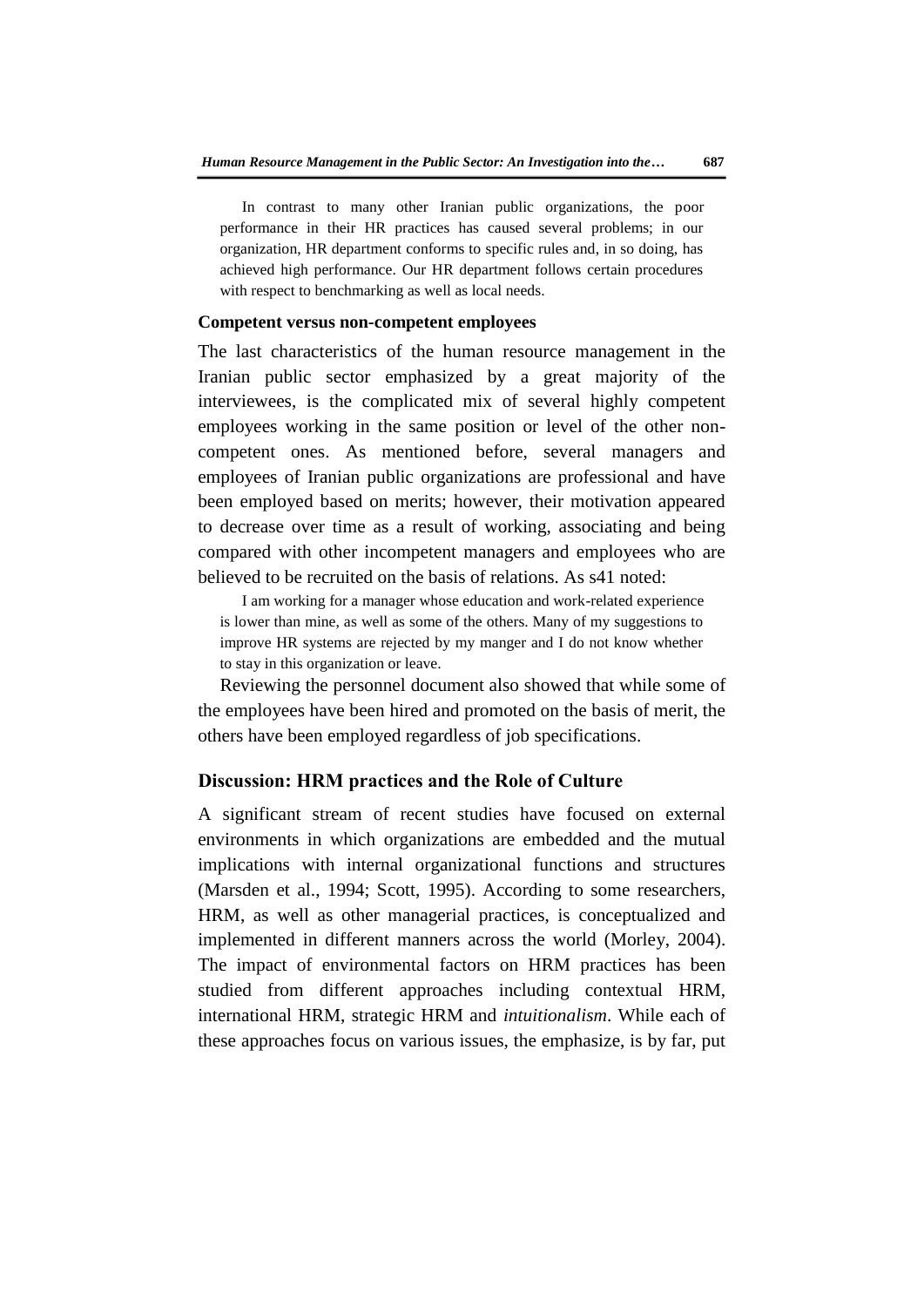on the impact of social, economical and political factors on the HRM functions (Schultz, 1997).

For instance, relying too heavily on the political factors to achieve the objectives as interpreted *politicization* is one of the main shortcomings of developing countries including Iran (Riggs, 1964). In the same vein, the weak relationship between compensation policies and productivity in most of the Iranian public organizations reportedly stems from heavy reliance on the oil reserves and ignorance of the domestic production capabilities (Namazie & Frame, 2007).

As mentioned before and according to several authors, contextual factors influence considerably the evolution of HRM practices in different societies among which, cultural/social factor has been highlighted by the great majority of academics as well as practitioners as the most inclusive one influencing other environmental factors (Leat & El-Kot, 2007; Hofstede, 1993).

The Iranian national culture is characterized and distinguished by several traits. Many researchers such as Gable (1959), Katouzian (1995), Hofstede and Hofstede (2001), Keddie and Matthee (2002), Javidan and Dastmalchian (2003), Bar (2004), and Yeganeh and Su (2008) have cited different traits for the Iranian culture. For example, analyses conducted by GLOBE researchers revealed that the Iranian culture is characterized, by and large, with strong family ties, interpersonal relationships, in-group orientation, a high degree of individualism, and low degree of societal collectivism; Iranians also bestow excessive privilege on those in power positions and demonstrate limited disagreement; rules and regulations are not followed seriously and are devised largely in accordance with different interest groups; they have strong orientations toward individual performance and short term activities.

Nevertheless, Iranians honor themselves for knowledge and rationalism (Bar, 2004); they value responsibility and dispraise favoritism (Gable, 1959). In this regard, the hierarchal structure of compensation system, difference between rewards for top managers and other employees, and excessive emphasis on education, as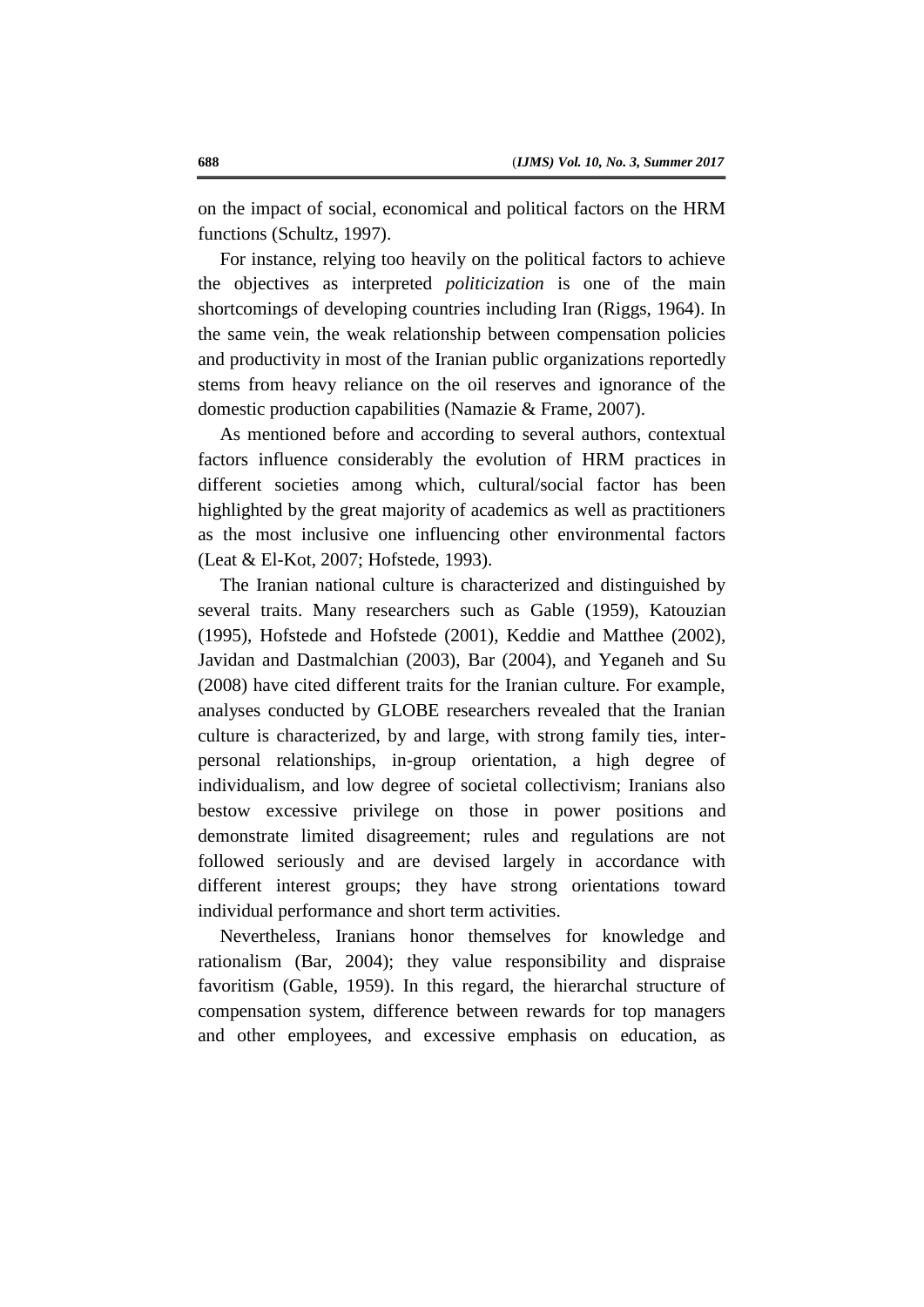surfaced in this study, may be attributed to the high degree of power distance in the Iranian settings.

Similarly, considering superiority as the most important criterion for promoting employees can be caused by Iranian cultural values appreciating experienced and elderly individuals (Yeganeh & Su, 2008). In the same vein, recruiting relatives and friends can be attributed to strong family ties and orientations among Iranian people (Javidan & Dastmalchian, 2003).

The preference for higher fixed pay can be attributed to the high uncertainty avoidance index among Iranians as noted by Hofstede and Hofstede (2001). Negative feedback avoidance in performance appraisals can be ascribed to the significance of impersonal relationship among Iranians, as well (Yeganeh & Su, 2008).

# **Conclusion and Managerial Implications**

Recent advancements and improvements in HRM systems across the developing countries connote yet again the significant role of HRM as a strategic means to improve organizational performance (Condrey & Ledvinka, 2010). This study mainly aims to provide an updated investigation into the current HRM practices in the Iranian public organizations. The mutual implications of HRM practices and national culture have been illustrated. In line with the findings of Yeganeh and Su (2008), this research further indicates how HRM in Iran has similarities with HRM in other developing countries. This research, however, surfaced some hard-to-ignore and distinctive features of HRM which have not been addressed by the previous researches. It also supports Budhwar and Mellahi (2006), which pointed out that despite a host of similarities in managerial practices across the developing countries, there are noticeable varieties among these societies which mainly stem from culture.

As discussed before, this study indicates eleven main features for HRM practices in Iranian public organizations. While some of these features including unstable and personalized structures, obsolete job descriptions, double-standard in employee recruitment, lack of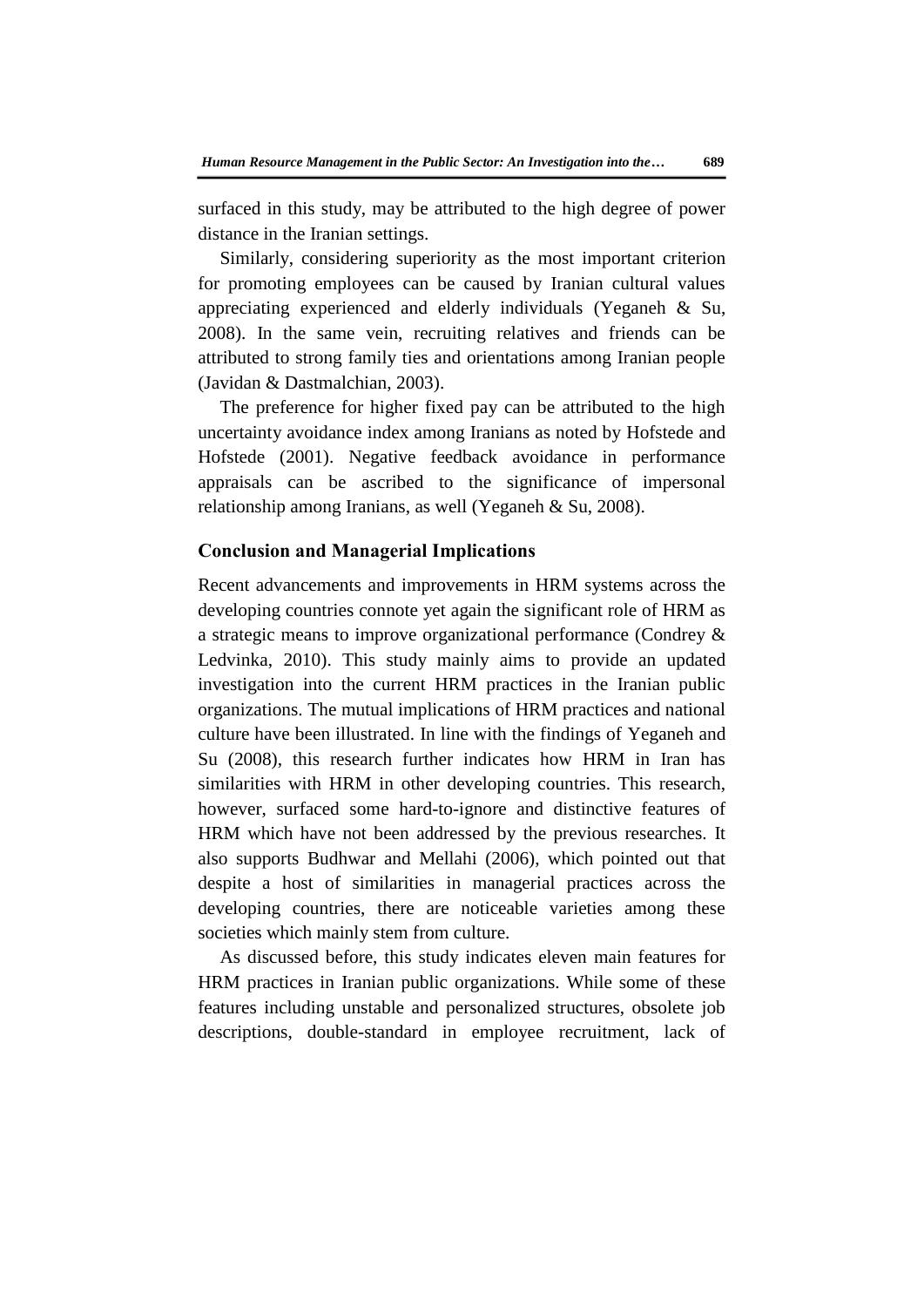systematic career management, general instead of specialized training programs, imbalance between pay and performance and misalignment between organizational strategy and HRM practices have been to some extent pointed out by the previous studies, some of the others including pseudo-knowledge management, the silo mentality in HR departments, nonconformity in HR systems among different ministries, competent versus non-competent employees have not been raised and researched to date.

A considerable number of researchers have challenged the idea of applying managerial thoughts deducted from the context of developed countries in the developing ones (Adler, 1991; Hofstede, 1980), others believe that there are some features in the western managerial theories that can be deployed in the developing countries (Ghebregiorgis & Karsten, 2006). While adopting such methods and theories, however, the contextual nuances and cultural specificities of the developing countries should be considered.

This study particularly calls for a reformation in HRM practice in the Iranian public organizations. In so doing, HR practitioners and managers can consider the following lessons learned during this study. First, given that several critical issues in Iranian public organizations stem from the instability of organizational structure, the main roles, tasks and specifications of each job need to be defined clearly enough in order to prevent much of duplications, uncertainties, and tensions. Second, each of the recruitment, promotion, training, evaluation, and compensation systems is more likely to be efficient and successful if tailored in light of the very specificities, complexities and competencies of the jobs. Third, in order to increase employees' satisfaction, to name but one of the significant implications, the link between pay and performance should be thoroughly examined and scrutinized. It should also be noted that designing clear performance management and compensations systems with undue practicability, will only leave the organization with inefficient and superficial yet another management fads. And last, but not least, regarding the high frequency and political managerial transitions and changes in the Iranian public organizations, there is a significant need for clear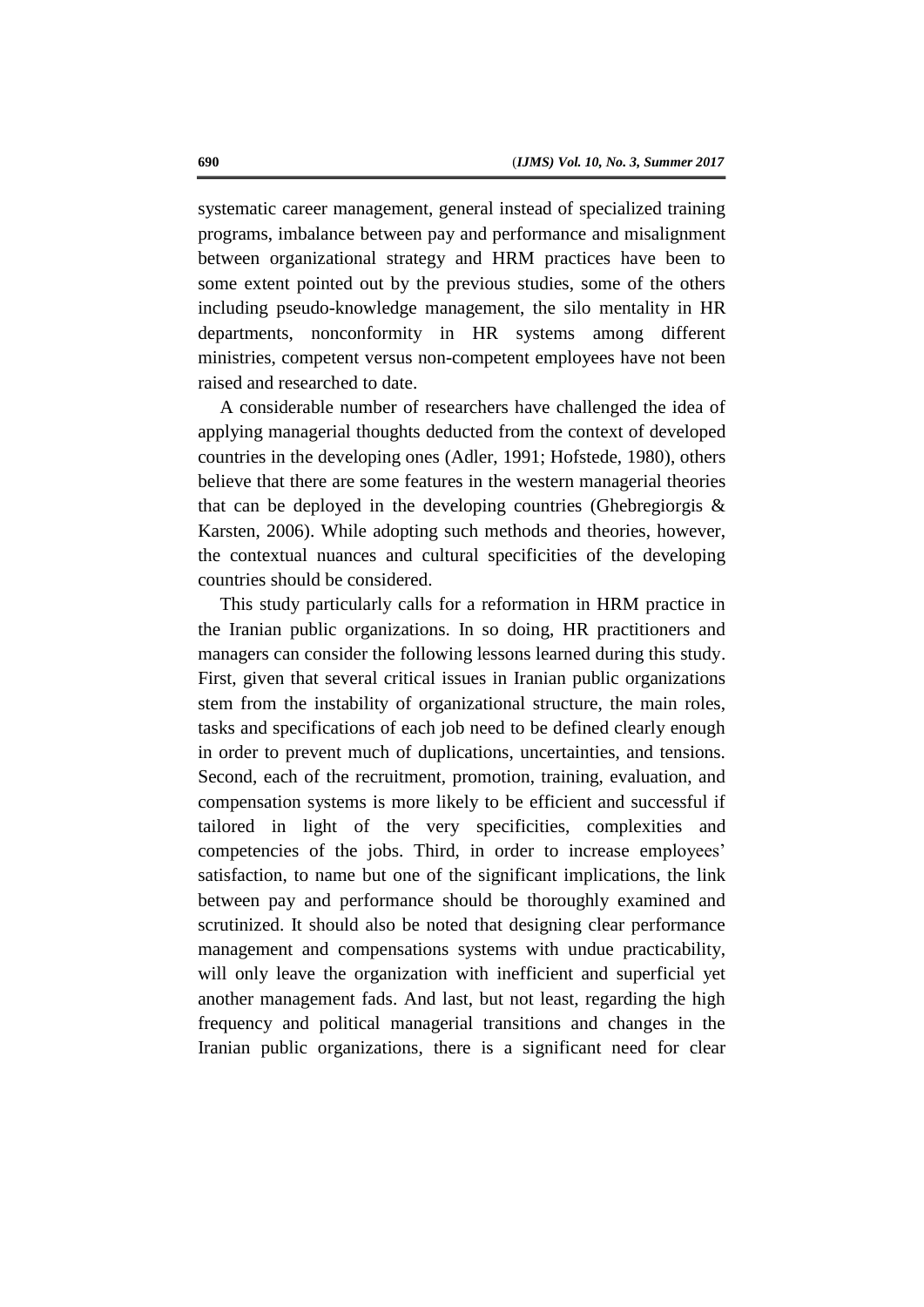definitions and documented procedures for practices at all managerial and hierarchical levels.

## **Limitations and Future Orientations**

This study was carried out with a number of limitations and has created more questions than answers which can be the subject of further research. As noted in the beginning of this paper, several factors may impact HRM practices in Iran, political, economic and social, to name a few. This study was carried out mainly in view of the interaction between HRM practices and culture. Hence, the investigation of the mutual implications of other environmental factors is suggested by this study for future researches.

The ministries researched for the purpose of this paper were chosen mainly on the basis of secured access. This made the sample of this study somewhat random and, all in all, less efficient organizations comprised the data pool of this research. While environmental factors such as culture have significant roles in the current practices of the HRM in Iran, there are some organizations whereby HRM practices are (more) efficiently performed which are worthy to be investigated and followed, in terms of practice, by other less efficient ministries. Investigation of the organizations with more successful HRM departments could be the subject of research to extract best practices.

In the literature, the research findings across the developing countries, including Iran, have been compared. This study was carried out in only one country. Future researchers are suggested to conduct a comparative empirical research as a cross selection of developing countries. In this line, exploring the practical solutions into successful implementation of HRM systems in each of the countries, the similarities and differences in the HRM practices across different societies, the influence of environmental factors and the applicability of western HRM systems for non-western settings, as suggested by Budhwar and Debrah (2001), promise to provide enlightening results.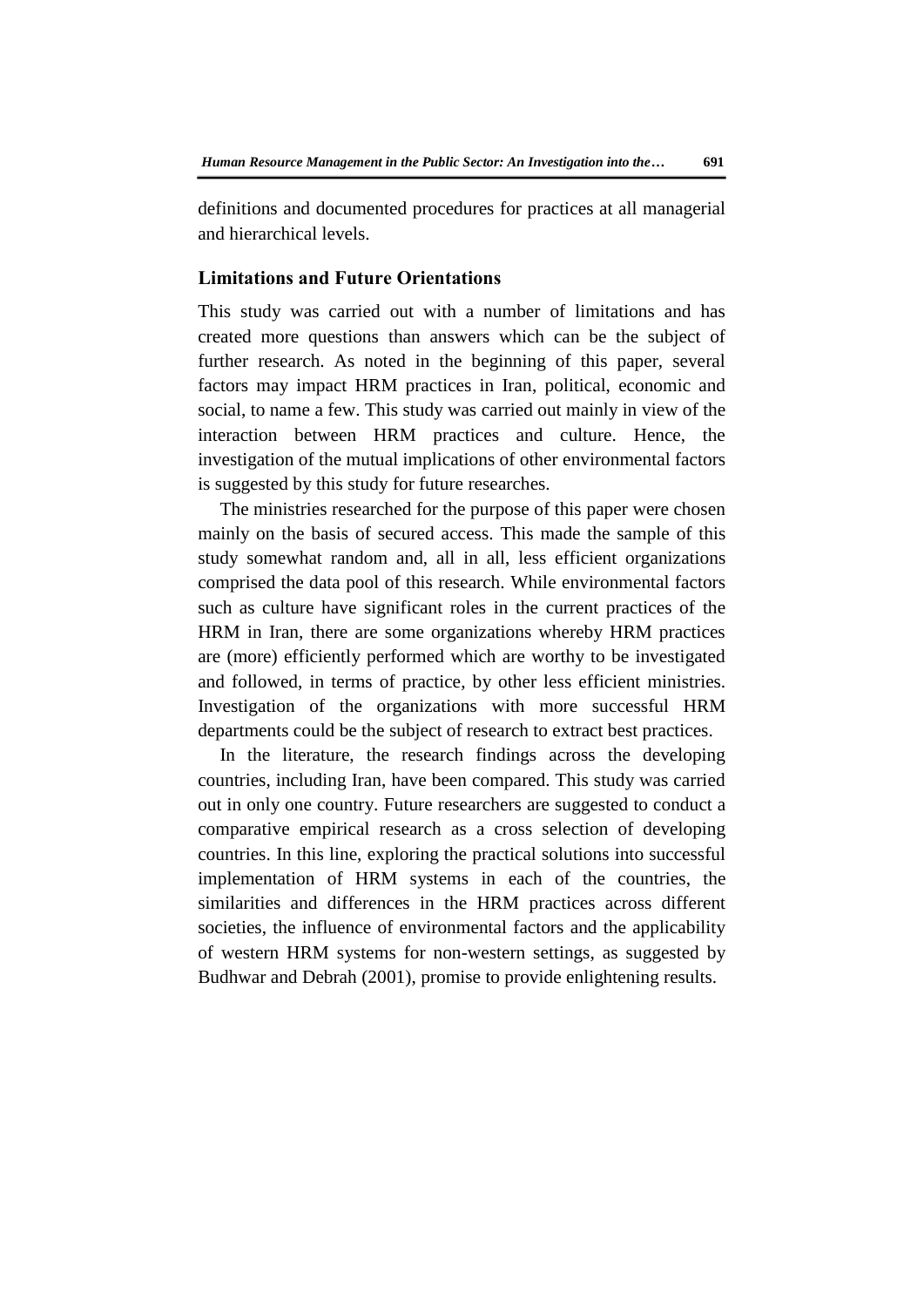#### **References**

- Adler, N. J. (1991). *International dimensions of organizational behavior.*  Boston: Kent.
- Al-Mizjaji, A. D. (2001). Public apathy towards bureaucracy as a constraint on the development of Saudi Arabia. *Public Administration Quarterly*, *25*(3), 270-289.
- Aycan, Z., Kanungo, R., Mendonca, M., Yu, K., Deller, J., Stahl, G., & Kurshid, A. (2000). Impact of culture on human resource management practices: A 10-country comparison. *Applied Psychology*, *49*(1), 192- 221.
- Azolukwam, V. A., & Perkins, S. J. (2009). Managerial perspectives on HRM in Nigeria: Evolving hybridization?. *Cross Cultural Management: An International Journal*, *16*(1), 62-82.
- Baldwin, J. N., & Farley, Q. A. (2001). Comparing the public and private sectors in the United States: A review of the empirical research. *Pubblic Administration and Public Policy*, *94*, 119-130.
- Bar, S. (2004). Iran: Cultural values, self images and negotiation behavior. *Institute for Policy and Strategy, The Launder School of Government, Diplomacy and Strategy IDC,* Herzliya, Israel. Http://www. Herzliyaconference. org/\_Uploads/2614Iranianself. Pdf.
- Beugré, C. D., & Offodile, O. F. (2001). Managing for organizational effectiveness in sub-Saharan Africa: A culture-fit model. *International Journal of Human Resource Management*, *12*(4), 535-550.
- Bissessar, A. M. (2001). Differential approaches to human resource management reform in the public services of Jamaica and Trinidad and Tobago. *Public Personnel Management*, *30*(4), 531-547.
- Boxall, P. (1994). Placing HR strategy at the heart of business success. *Personnel Management, 26*(7), 32-35.
- Braun, V., & Clarke, V. (2006). Using thematic analysis in psychology. *Qualitative Research in Psychology*, *3*(2), 77-101.
- Brennan, N. M., Solomon, J., Uddin, S., & Choudhury, J. (2008). Rationality, traditionalism and the state of corporate governance mechanisms: Illustrations from a less-developed country. *Accounting, Auditing & Accountability Journal*, *21*(7), 1026-1051.
- Brewster, C., Mayrhofer, W., & Morley, M. (2004). *Human resource management in Europe: Evidence of convergence?.* London: Routledge.
- Budhwar, P. S. (2000). Human resource management in Indian organisations: A comparison between public and private sectors. *Management Research News*, *23*(9/10/11), 30-31.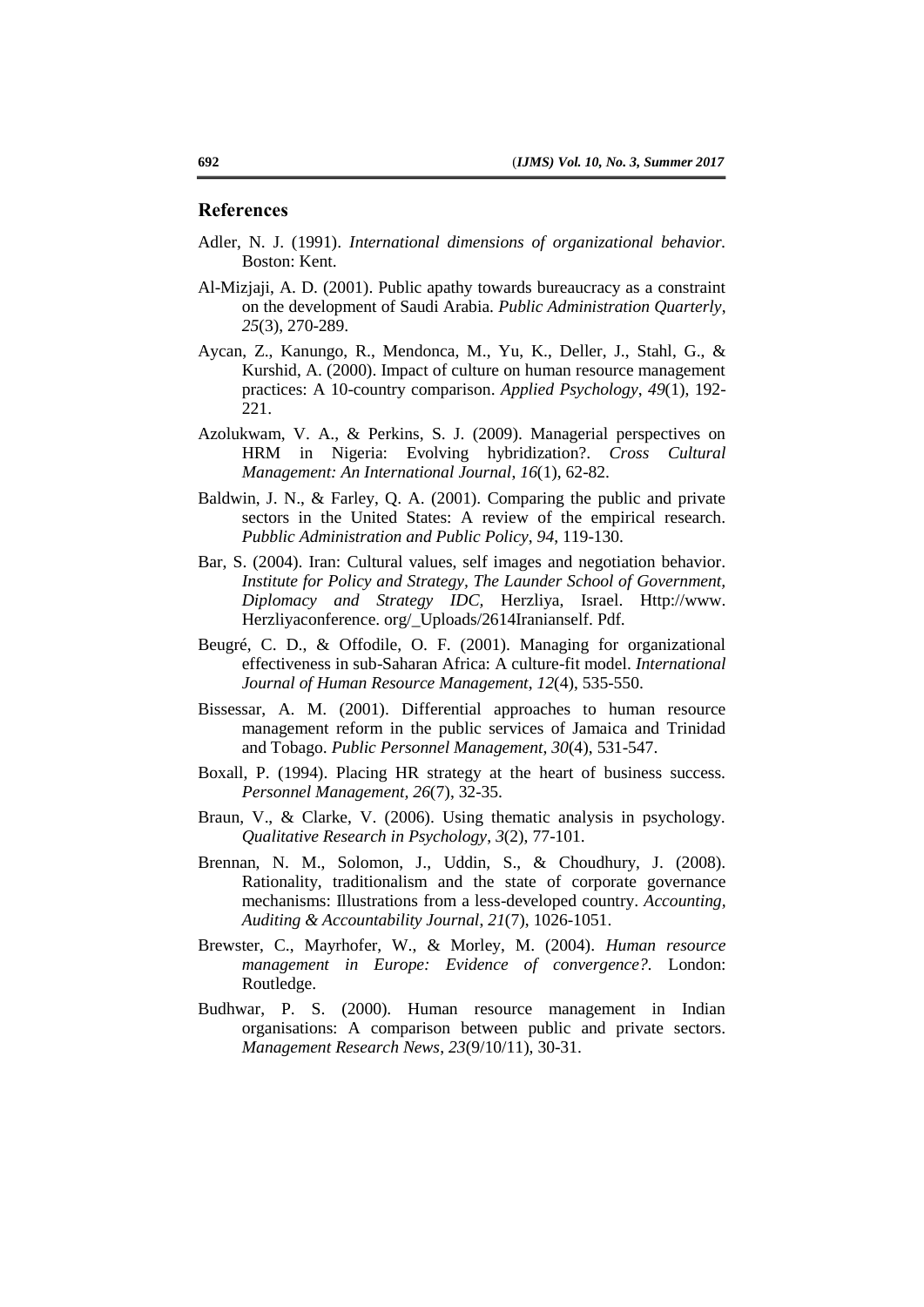- Budhwar, P. S., & Debrah, Y. (2001). Rethinking comparative and crossnational human resource management research. *International Journal of Human Resource Management*, *12*(3), 497-515.
- Budhwar, P. S., & Debrah, Y. (2004). *Dynamics of HRM systems in the Asian Context and the Research Agenda*. proceedings from 4th Asia Academy of Management Conference, Shanghai, 1-21.
- Budhwar, P. S., & Debrah, Y. A. (2013). *Human resource management in developing countries*. Routledge.
- Budhwar, P. S., & Mellahi, K. (2006). *Managing human resources in the Middle-East*. Abingdon: Routledge.
- Budhwar, P. S., & Sparrow, P. R. (2002). An integrative framework for understanding cross-national human resource management practices. *Human Resource Management Review*, *12*(3), 377-403.
- Condrey, S. E., & Ledvinka, C. B. (2010). Human resource management in the public sector: Examining international cases. *Public Administration Review*, *70*(3), 500-501.
- Den Hertog, F., Van Iterson, A., & Mari, C. (2010). Does HRM really matter in bringing about strategic change? Comparative action research in ten European steel firms. *European Management Journal*, *28*(1), 14-24.
- Dwivedi, O. P., Jain, R. B., & Dua, B. D. (1989). Imperial legacy, bureaucracy, and administrative changes: India 1947-1987. *Public Administration and Development*, *9*(3), 253-269.
- Gable, R. W. (1959). Culture and administration in Iran. *The Middle East Journal, 13*(4), 407-421.
- Ghebregiorgis, F., & Karsten, L. (2006). Human resource management practices in Eritrea: Challenges and prospects. *Employee Relations*, *28*(2), 144-163.
- Ghebregiorgis, F., & Karsten, L. (2007). Employee reactions to human resource management and performance in a developing country: Evidence from Eritrea. *Personnel Review*, *36*(5), 722-738.
- Haque, M. S. (1997). Incongruity between bureaucracy and society in developing nations: A critique. *Peace & Change*, *22*(4), 432-462.
- Hickson, D. J., & Pugh, D. S. (2001). *Management worldwide: Distinctive styles amid globalization*. Penguin Global.
- Hofstede, G. (1980). Motivation, leadership, and organization: Do American theories apply abroad?. *Organizational Dynamics*, *9*(1), 42-63.
- Hofstede, G. (1993). Cultural constraints in management theories. *The Academy of Management Executive*, *7*(1), 81-94.
- Hofstede, G. H., & Hofstede, G. (2001). *Culture's consequences: Comparing values, behaviors, institutions and organizations across nations*. Thousand Oaks, CA: Sage.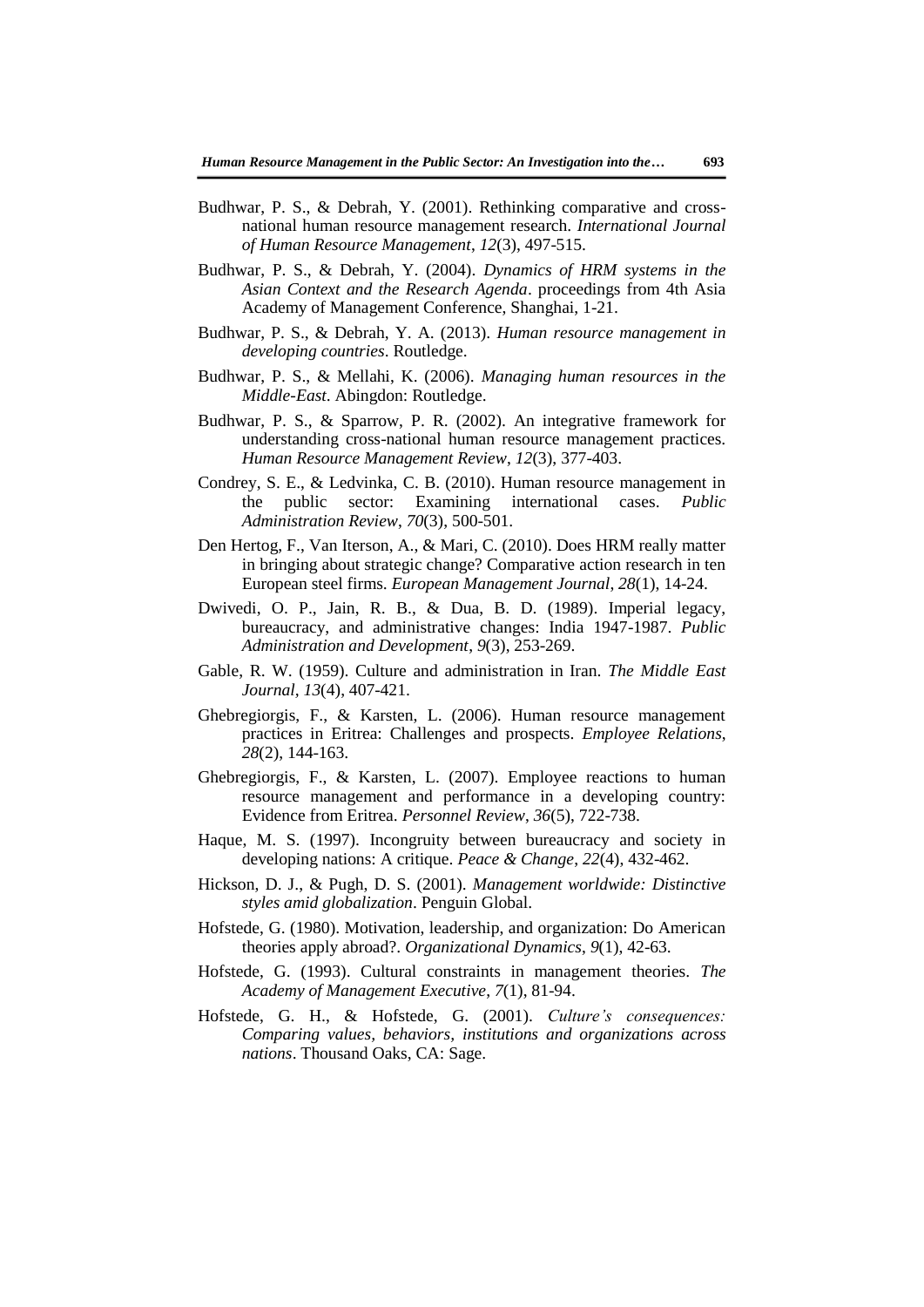- House, R. J., Hanges, P. J., Javidan, M., Dorfman, P. W., & Gupta, V. (2004). *Culture, leadership, and organizations: The GLOBE study of 62 societies*. Thousand Oaks, CA: Sage publications.
- Jackson, S. E., & Schuler, R. S. (1995). Understanding human resource management in the context of organizations and their environments. *Strategic Human Resource Management*, *46*, 237-264.
- Javidan, M., & Dastmalchian, A. (2003). Culture and leadership in Iran: The land of individual achievers, strong family ties, and powerful elite. *The Academy of Management Executive*, *17*(4), 127-142.
- Katouzian, H. (1995). Problems of political development in Iran: Democracy, dictatorship or arbitrary government?. *British Journal of Middle Eastern Studies*, *22*(1–2), 5-20.
- Keddie, N. R., & Matthee, R. P. (2002). *Iran and the surrounding world: Interactions in culture and cultural politics*. Seattle, WA: University of Washington Press.
- Leat, M., & El-Kot, G. (2007). HRM practices in Egypt: The influence of national context?. *The International Journal of Human Resource Management*, *18*(1), 147-158.
- Marsden, P. V, Cook, C. R., & Knoke, D. (1994). Measuring organizational structures and environments. *American Behavioral Scientist*, *37*(7), 891-910.
- Martín-Alcázar, F., Romero-Fernandez, P. M., & Sánchez-Gardey, G. (2005). Strategic human resource management: Integrating the universalistic, contingent, configurational and contextual perspectives. *The International Journal of Human Resource Management*, *16*(5), 633-659.
- Mcgaughey, S. L., & Cieri, H. De. (1999). Reassessment of convergence and divergence dynamics: Implications for international HRM. *International Journal of Human Resource Management*, *10*(2), 235- 250.
- Morley, M. J. (2004). Contemporary debates in European human resource management: Context and content. *Human Resource Management Review*, *14*(4), 353-364.
- Namazie, P. (2003). Factors affecting the transferability of HRM practices in joint ventures based in Iran. *Career Development International*, *8*(7), 357-366.
- Namazie, P., & Frame, P. (2007). Developments in human resource management in Iran. *The International Journal of Human Resource Management*, *18*(1), 159-171.
- Namazie, P. & Tayeb, M. H. (2006). Human resource management in Iran. In P. Budhwar & K. Mellahi (Eds.), *Managing Human Resources in the Middle East* (pp. 20-39). London: Routledge.